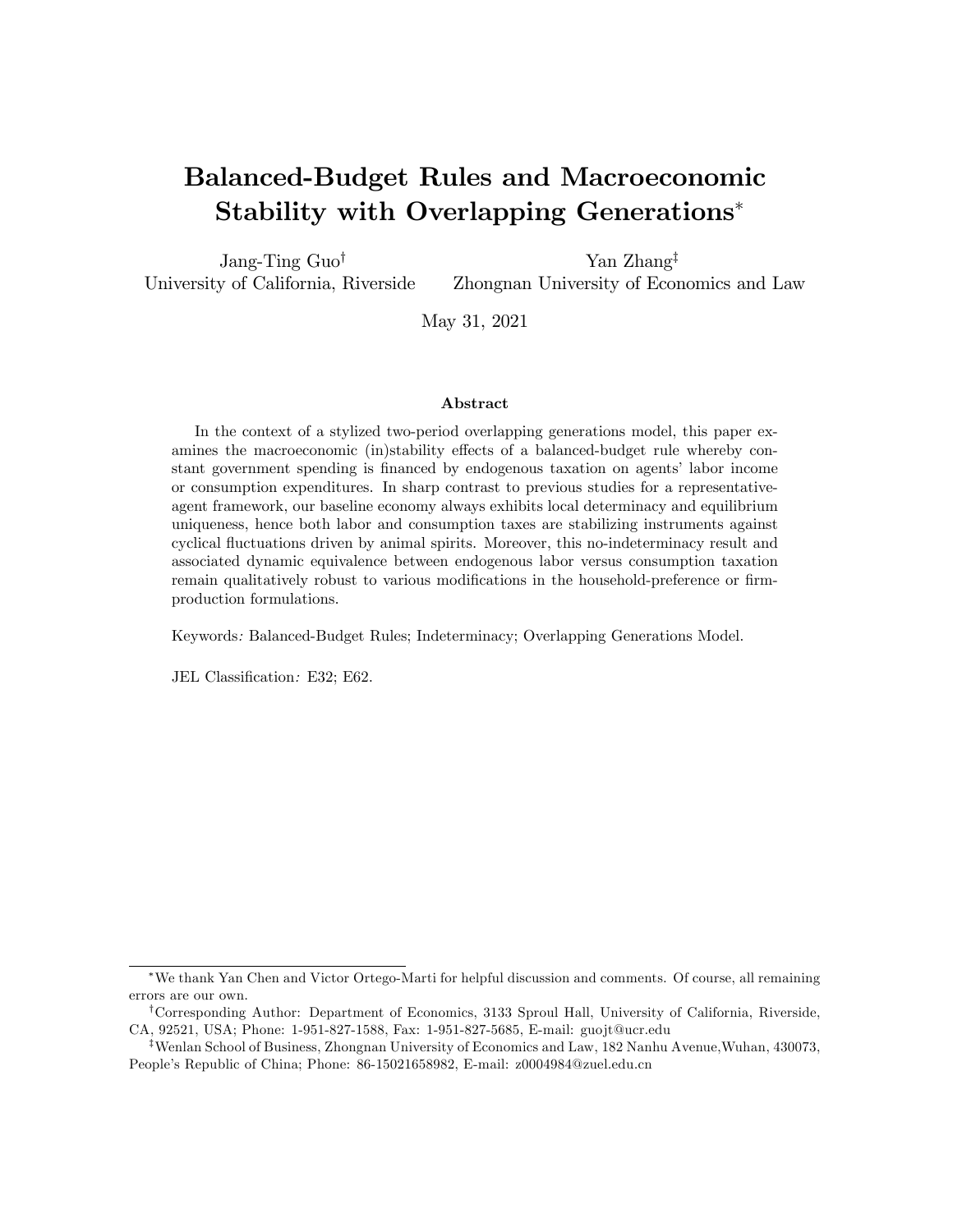# 1 Introduction

Understanding the business-cycle (de)stabilization effects of a balanced-budget rule has attracted much attention in the macroeconomics literature. This is an important research topic not only for its theoretical insights, but also for its broad implications for the design, implementation and evaluation of stabilization fiscal policies. In the context a standard one-sector real business cycle (RBC) model characterized by perfect competition and constant returns-toscale in production, Schmitt-Grohé and Uribe (1997, section II) analytically show that when the balanced-budget policy rule is postulated to consist of constant government spending and proportional taxation on the household's labor income, a Laffer curve-type relationship between the labor tax rate and the resulting tax revenue will emerge, which in turn may lead to the existence of two interior stationary equilibria. These authors then derive the necessary and sufficient condition under which their model's low-tax steady state is an indeterminate sink that can be exploited to generate endogenous cyclical fluctuations caused by animal spirits.<sup>1</sup> Subsequently, Giannitsarou (2007, section 1) explores the equilibrium dynamics of an identical RBC macroeconomy, but with a slightly different tax scheme: a pre-set fixed level of public expenditures are financed by endogenous taxation on the household's consumption spending. In this environment, the economy is found to possess a unique interior steady state that is always a locally determinate saddle point; hence indeterminacy and sunspots will be completely ruled out. From a policy perspective, these earlier results altogether suggest that if the government intends to stabilize the macroeconomy against business cycles driven by agents' self-fulfilling expectations, a balanced-budget rule with endogenous consumption taxation (instead of labor income taxation) is called for.

Parallel to the above-referenced work and many previous pieces of related research on a representative-agent macroeconomy, we will examine the aggregate (in)stability effects of the same type of balanced-budget formulation within another "workhorse" analytical framework in modern macroeconomics – a stylized two-period overlapping generations (OLG) model  $\dot{a}$  $la$  Diamond (1965) – whereby constant government purchases are financed by endogenously determined labor or consumption taxes. Each agent is postulated to supply labor hours as well as accumulating physical capital when young; and consume in both time periods of her lifetime. As in the baseline setting of Schmitt-GrohÈ and Uribe (1997) and Giannitsarou (2007), our analysis begins with (i) an additively separable utility function that is logarithmic in consumption and convex in hours worked, and (ii) a Cobb-Douglas production technology

<sup>&</sup>lt;sup>1</sup>See Benhabib and Farmer (1999) for other mechanisms that may yield equilibrium indeterminacy and belief-driven aggregate fluctuations within various real business cycle models.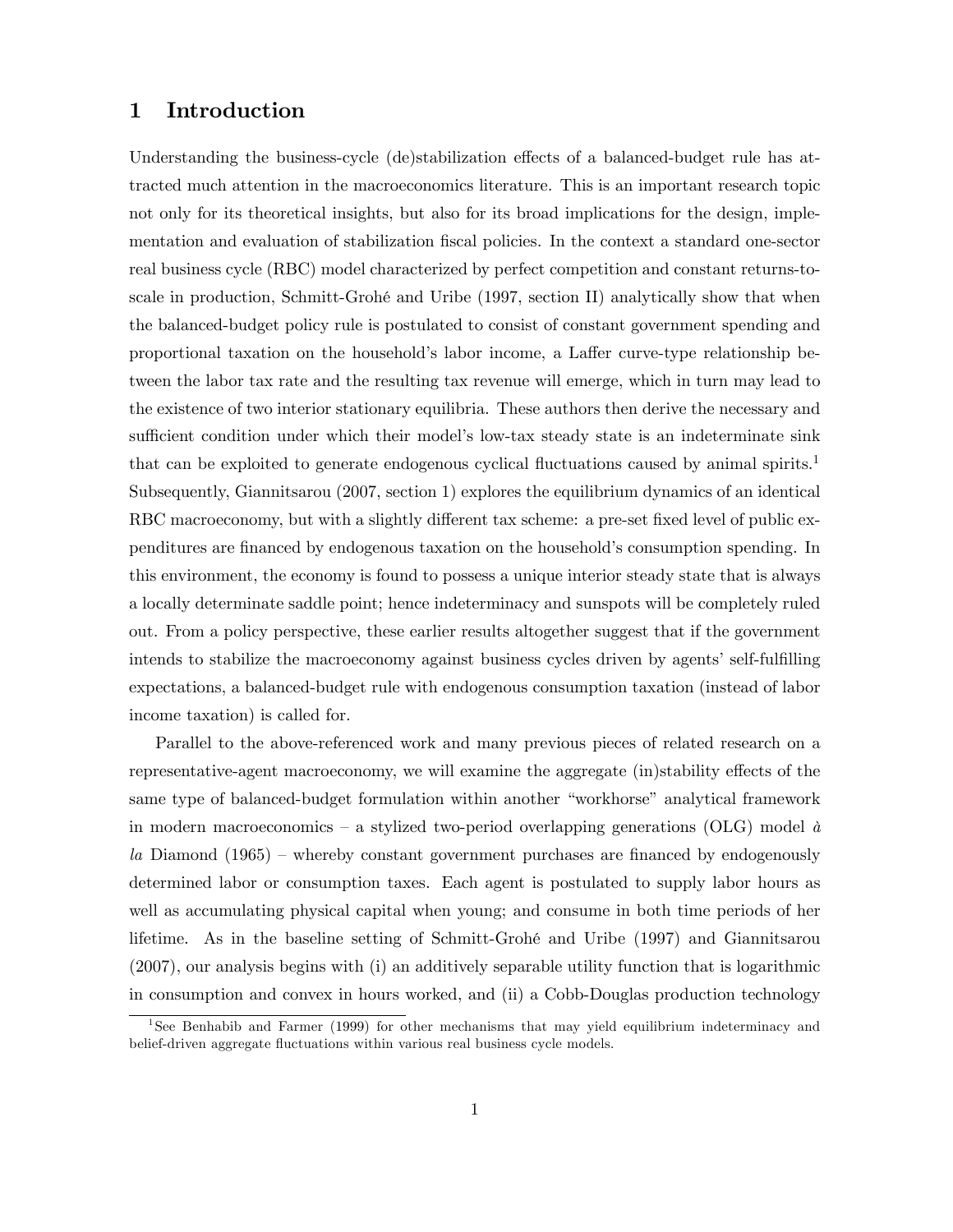that exhibits constant returns-to-scale in capital and labor inputs. These preference and technological specifications will facilitate the comparison of this paper's findings versus those from the existing RBC-based studies in a direct and transparent manner.

Under endogenous labor income taxation, we find that due to the opposite directions and identical strength of the income versus substitution effects, each young individual's optimal labor supply is a time-invariant constant that is independent of the labor tax rate. In addition, the model's equilibrium dynamics is governed by a scalar difference equation in capital that turns out to exhibit a negative vertical intercept, followed by an increasing concave curve which will intercept the 45-degree line twice provided the pre-specified level of public spending is lower than the revenue-maximizing counterpart. It is then straightforward to analytically show that the low-capital (high-tax) steady state is asymptotically unstable, whereas the high-capital (low-tax) steady state is asymptotically stable. When households become optimistic about the economyís future, they will choose to consume less and invest more today. While the resulting increase in the future capital stock raises next period's output and consumption (but no impact on hours worked), it also leads to a decrease in the return of today's investment spurt because of diminishing marginal product of capital.<sup>2</sup> It follows that agents' initial optimism cannot validate this alternative dynamic trajectory as a self-fulfilling equilibrium, and that both interior stationary equilibria will be locally isolated.<sup>3</sup> In sharp contrast to Schmitt-Grohé and Uribe (1997, section II), these results illustrate that macroeconomic instability caused by endogenous belief-driven cyclical áuctuations do not arise in the benchmark version of our two-period overlapping generations model with labor taxes.

When government purchases are financed by endogenous consumption taxation over both periods of an individualís lifetime, we derive that her optimal labor supply remains at the same constant level as that under labor income taxation, indicating the exact cancellation of intratemporal income and substitution effects as well.<sup>4</sup> In this case, the scalar difference equation in capital that characterizes this settingís equilibrium dynamics is analytically shown to exhibit a unique and asymptotically stable positive steady state. Upon the anticipation of a

 $2By$  contrast, the infinitely-lived representative household's labor supply is a monotonically decreasing function of the labor tax rate within Schmitt-Grohé and Uribe's (1997) one-sector RBC model. When optimistic individuals decide to work harder and invest more, the government is forced to lower the tax rate as total output rises. This countercyclical/regressive fiscal policy rule will help fulfill agents' initial rosy expectations, thus leading to indeterminacy of equilibria and sunspot-driven endogenous business cycles.

 $3\text{As}$  in Schmitt-Grohé and Uribe (1997) and Giannitsarou (2007), this paper's analysis is focused on the local (in)determinacy of equilibrium path(s) near each steady state. The global behavior of our model economy is a worthwhile topic for future research.

<sup>&</sup>lt;sup>4</sup>Giannitsarou (2007, section 1) obtains the qualitatively identical result – a fixed labor supply in equilibrium that is independent of the consumption tax rate  $-\text{within a prototypical one-section representative-agent macro-}$ economy. As a result, the model's saddle-path stability and equilibrium uniqueness will remain unaffected by the postulated balanced-budget rule with endogenous consumption taxation.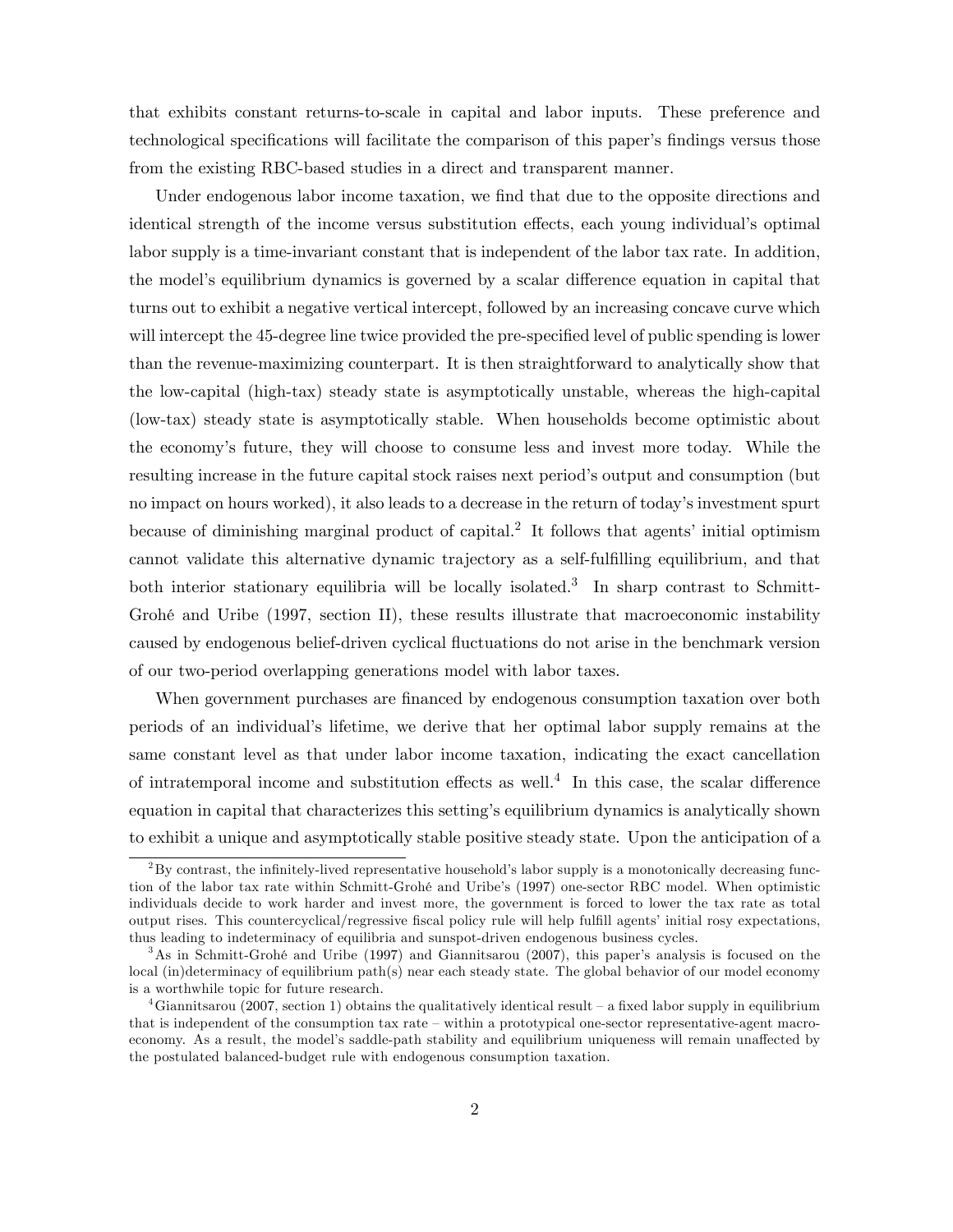decrease in the future consumption tax rate, the young agent chooses to consume less (thus save more) today and raise her old-age consumption due to the stronger intertemporal substitution effect. The associated increase in the next period's capital stock will reduce the corresponding real interest rate because the firms' production technology is strictly concave. We find that the overall effect turns out to be a lower rate of return on capital investment adjusted for consumption taxes, which in turn invalidates households' expectation of a subsequent tax cut. It follows that the economy's unique interior stationary state is locally isolated around which animal spirits cannot be a driving force of business cycle fluctuations, and that Giannitsarou's (2007, section 1) determinacy result will continue to hold within a standard two-period OLG macroeconomy.

From a comparative perspective, the proceeding analysis illustrates that under the same baseline preference and technological formulations, the aggregate (in)stability effects of an endogenous-tax policy rule within Diamond's (1965) two-period overlapping generations model are quite different from those of Schmitt-Grohé and Uribe (1997, section II) and Giannitsarou (2007, section 1) for a one-sector RBC macroeconomy. In particular, our OLG framework always exhibits local determinacy and equilibrium uniqueness, hence both labor and consumption taxation are operating as automatic stabilizers that will insulate the economy from cyclical fluctuations driven by agents' changing non-fundamental expectations. This finding in turn provides an interesting extension of Atkinson and Stiglitzís (1980, pp. 69-72) dynamic equivalence between proportional constant labor versus consumption tax rates to a macroeconomic context with time varying and endogenously determined taxation systems.

In terms of sensitivity analyses, we find that our no-indeterminacy result discussed above will continue to prevail with the following three separate variations to the benchmark utility or production setup: (i) when the social technology displays increasing returns-to-scale due to positive productive externalities from aggregate capital and labor inputs; (ii) when the household's separable preference formulation possesses a constant degree of relative risk aversion *(i.e.* the inverse for the intertemporal elasticity of substitution in consumption) that is not equal to one; and (iii) when each young agent's labor supply decision exhibits no income effect with respect to a change in the labor-income/consumption tax rate. Under endogenous labor income taxation, the economy's low-tax steady state is asymptotically stable in cases (i) and (iii), or a locally determinate saddle point in case (ii); whereas the high-tax stationary equilibrium is asymptotically unstable in cases (i) and (iii), or a totally unstable source in case (ii). Under endogenous consumption taxation, the economyís unique interior steady state is asymptotically stable in cases (i) and (iii), or a locally isolated saddle point in case (ii). For each modified setting, we intuitively show that the equality of the relevant consumption Euler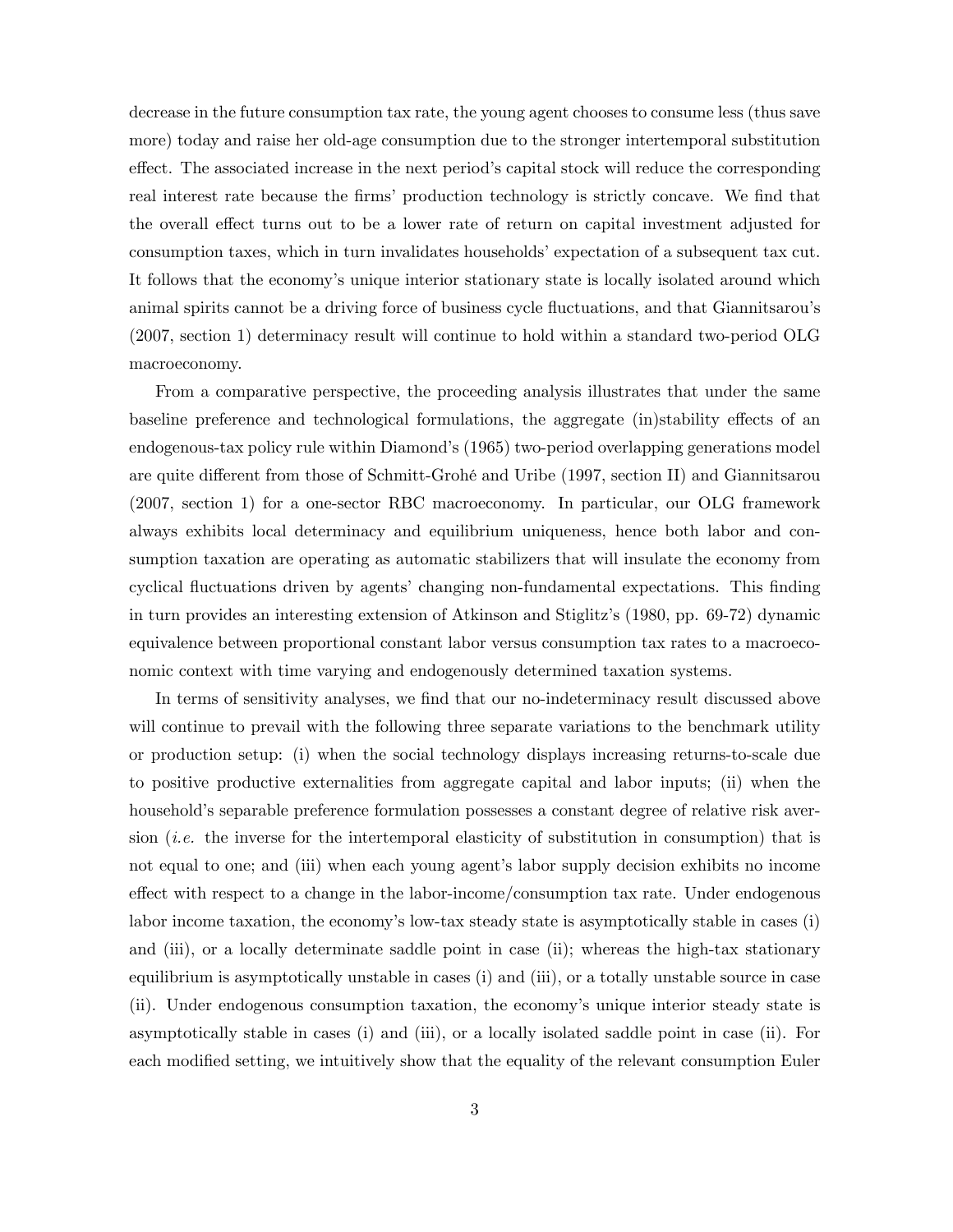equation will not hold upon an optimistic belief about the macroeconomyís future. It follows that our extended two-period overlapping generations model always exhibits local determinacy and equilibrium uniqueness, regardless of whether a constant level of government spending is financed by endogenous labor or consumption taxes.

The remainder of this paper is organized as follows. Section 2 describes our two-period overlapping generations model and analytically examines its equilibrium dynamics under endogenous labor income taxation. Section 3 studies the same baseline framework's local (in)stability properties under endogenous consumption taxation, and then discusses the linkage of our noindeterminacy result with the Atkinson-Stiglitz dynamic equivalence. Section 4 considers three distinct extensions to re-examine the economy's equilibrium (in)determinacy attributes. Section 5 concludes.

# 2 The Benchmark Economy

Our analysis begins with incorporating Schmitt-Grohé and Uribe's (1997, section II) balancedbudget Öscal policy rule into a competitive and non-monetary stylized two-period overlapping generations (OLG) model  $\dot{a}$  la Diamond (1965), whereby constant government purchases are Önanced by endogenous labor income taxation. Each agent supplies labor hours as well as undertaking capital accumulation when young; and consumes in both time periods of her lifetime. The economyís output is produced by an aggregate technology that exhibits constant returns-to-scale in capital and labor inputs. For the sake of directly comparing our findings versus those from previous RBC-based studies, we will follow Schmitt-GrohÈ and Uribe (1997) and consider the following baseline specifications: (i) an additively separable preference formulation that is logarithmic in consumption and convex in hours worked, together with (ii) a Cobb-Douglas production technology and (iii) useless public expenditures that do not affect the households' consumption/savings or the firms' factors demand decisions.<sup>5</sup>

#### 2.1 Households

There is a single agent in each generation who lives for two periods and maximizes the following additively separable utility function:

$$
u^{t} = \log c_{t}^{t} - A \frac{h_{t}^{1+\gamma}}{1+\gamma} + \beta \log c_{t+1}^{t}, \quad A > 0, \quad \gamma \ge 0, \quad 0 < \beta < 1, \quad t = 1, 2, \quad \cdots, \tag{1}
$$

where  $c_t^t$  ( $c_{t+1}^t$ ) represents consumption, superscripts index generation or cohort, and subscripts index calendar time. The generation-t household supplies  $h_t$  units of labor hours in

<sup>&</sup>lt;sup>5</sup>It is straightforward to show that all the results reported in this paper will be qualitatively robust to allowing for useful public spending that contributes to the firms' productivity or the households' utility.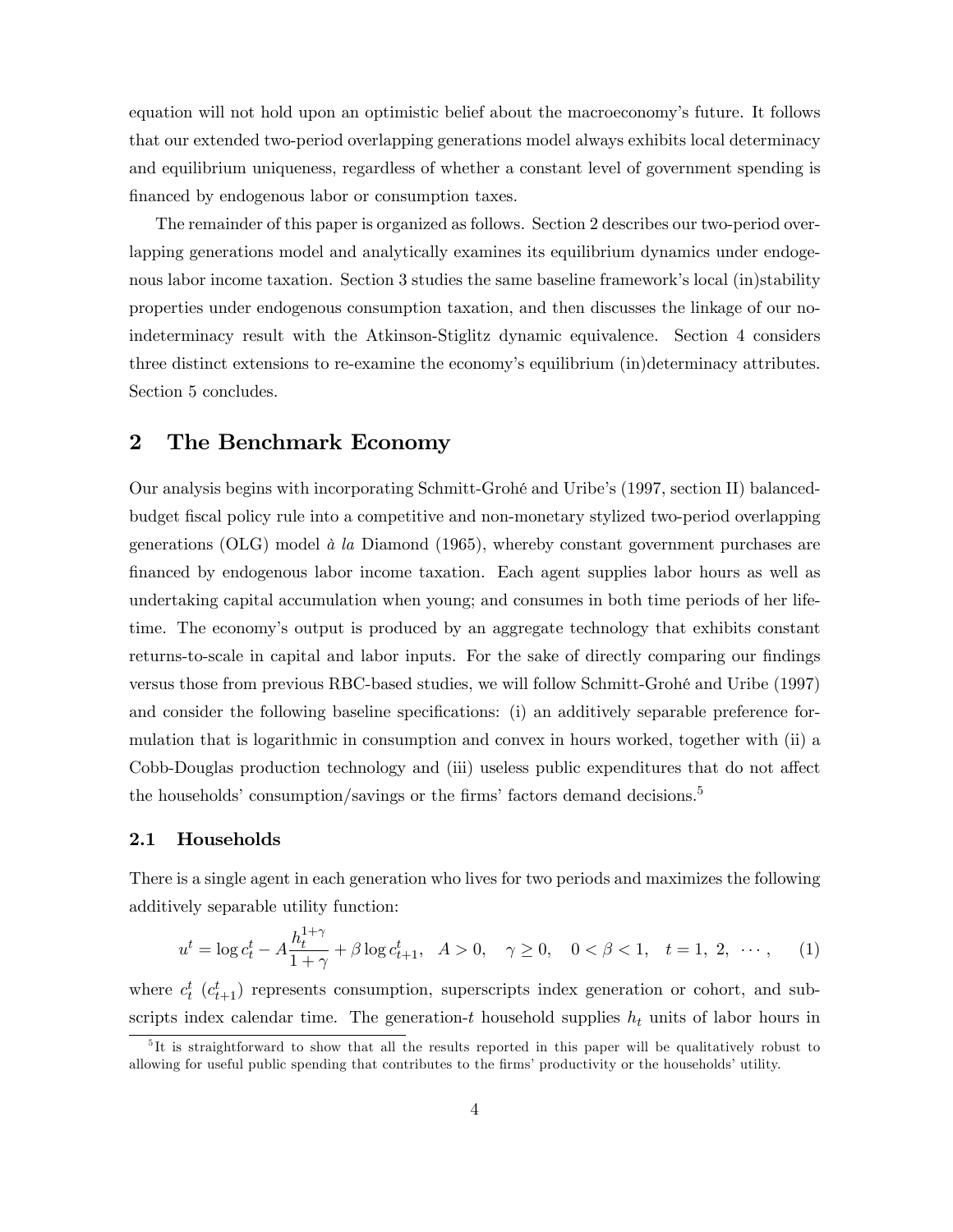youth that contributes to firms' production process, and does not work in its old (retirement) age. In addition,  $\gamma$  denotes the inverse for the wage elasticity of labor supply, and  $\beta$  is the subjective discount factor. We assume that there are no fundamental uncertainties present in the macroeconomy.

The period budget constraints faced by the cohort-t agent are

$$
c_t^t + s_t^t = (1 - \tau_t)w_t h_t, \quad 0 < \tau_t < 1,\tag{2}
$$

and

$$
c_{t+1}^t = r_{t+1} s_t^t,\t\t(3)
$$

where  $s_t^t$  denotes the period-t savings of a young individual that are held in the form of additions to next period's capital stock  $k_{t+1}$ ,  $w_t$  is the real wage rate,  $\tau_t$  is the tax rate on labor income and  $r_{t+1}$  is the real gross interest rate. Under the commonly-adopted assumption (in the OLG literature) that physical capital fully depreciates after one period, it is immediately obvious that the associated market clearing condition is  $s_t^t = k_{t+1}$ , thus  $r_{t+1}$  can also be interpreted as the capital rental rate. In the first period of the economy, there exists an initial old agent (generation-0) with preferences given by  $u^0 = c_1^0$ , who is endowed with the exogenously-given capital stock  $k_1 > 0$ .

The first-order conditions for the cohort- $t \geq 1$  household's dynamic optimization problem are

$$
Ac_t^t h_t^{\gamma} = (1 - \tau_t) w_t,
$$
\n<sup>(4)</sup>

$$
\frac{1}{c_t^t} = \beta \frac{r_{t+1}}{c_{t+1}^t},\tag{5}
$$

where  $(4)$  equates the slope of this individual's indifference curve to the after-tax real wage, and (5) is the standard Euler equation on her intertemporal consumption choices.

### 2.2 Firms

The production side of this one-sector macroeconomy is comprised of a unit measure of identical competitive firms. The representative firm produces output  $y_t$  with a constant returnsto-scale Cobb-Douglas production function

$$
y_t = B k_t^{\alpha} h_t^{1-\alpha}, \ \ B > 0, \quad 0 < \alpha < 1,\tag{6}
$$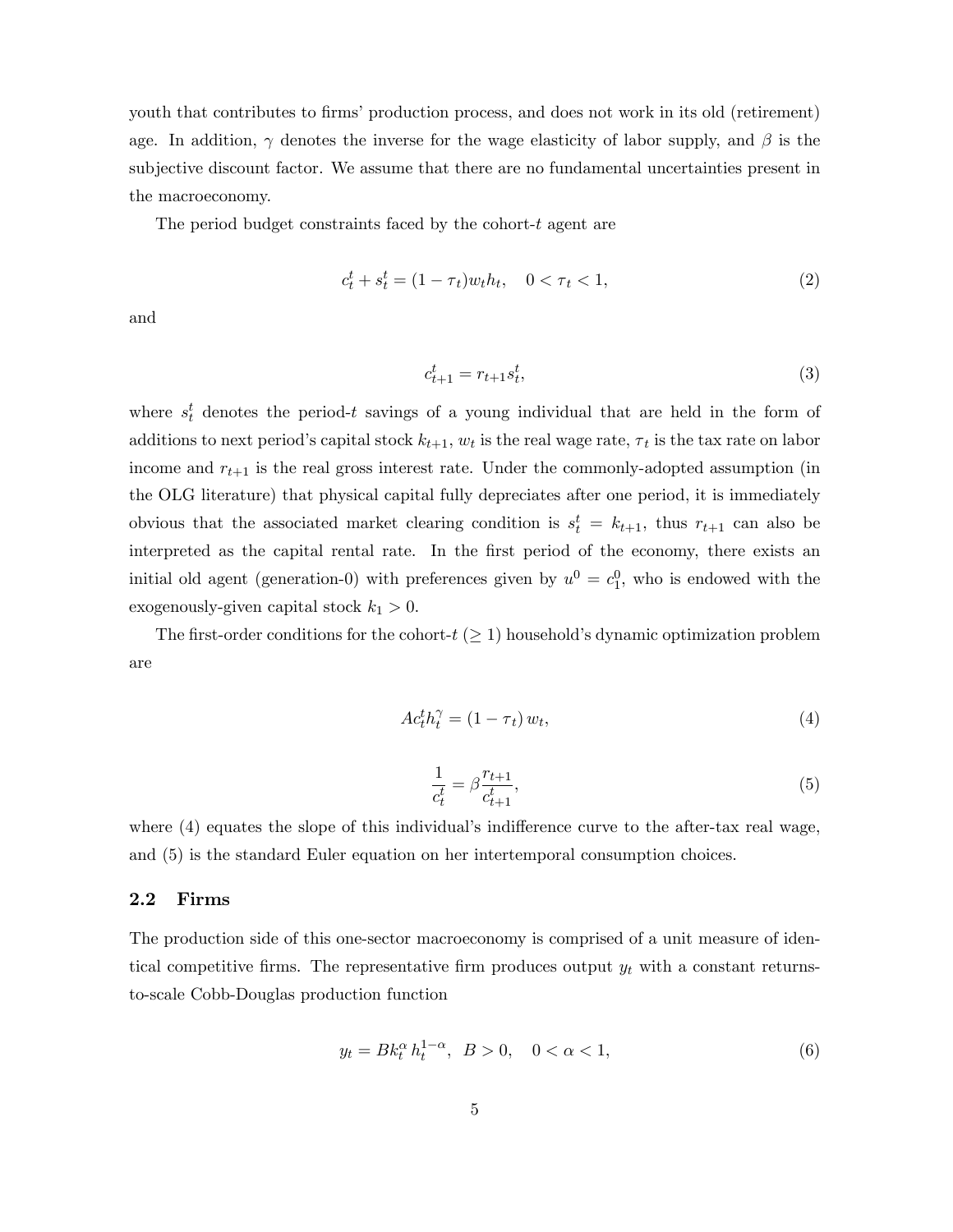where  $k_t$  is capital service provided by the generation- $(t-1)$  agent in her old age, and  $h_t$  is labor input supplied by the young individual of cohort-t. Under the assumption that factor markets are perfectly competitive, the firm's profit maximization conditions are given by

$$
r_t = \alpha \frac{y_t}{k_t},\tag{7}
$$

$$
w_t = (1 - \alpha) \frac{y_t}{h_t}.\tag{8}
$$

### 2.3 Government

As in Schmitt-Grohé and Uribe (1997, section II), the government endogenously sets the labor tax rate  $\tau_t \in (0, 1)$  on young agents' wage income to finance a pre-specified constant amount of public expenditures, and balances its budget at each time period. Hence, the government's period budget constraint is

$$
g = \tau_t w_t h_t,\tag{9}
$$

where  $g > 0$  denotes government spending on goods and services. Finally, it is straightforward to derive that the aggregate resource constraint for the economy, which turns out to be qualitatively identical to that under laissez faire, is given by

$$
c_t^t + c_t^{t-1} + k_{t+1} + g = y_t,\t\t(10)
$$

where  $y_t$  represents total output or GDP. Equation (10) thus implies that the presence of endogenous labor taxation does not alter the economy-wide production possibility set because of the constancy of government purchases.

#### 2.4 Macroeconomic Stability

This subsection analytically examines the number of interior stationary state(s) as well as their local stability properties within our two-period overlapping generations model under endogenous labor income taxation. We first substitute the generation- $t$  household's budget constraints (2)-(3), together with the capital market clearing condition  $s_t^t = k_{t+1}$ , into equation (5) to obtain

$$
k_{t+1} = \frac{\beta}{1+\beta} \left(1 - \tau_t\right) w_t h_t.
$$
\n
$$
(11)
$$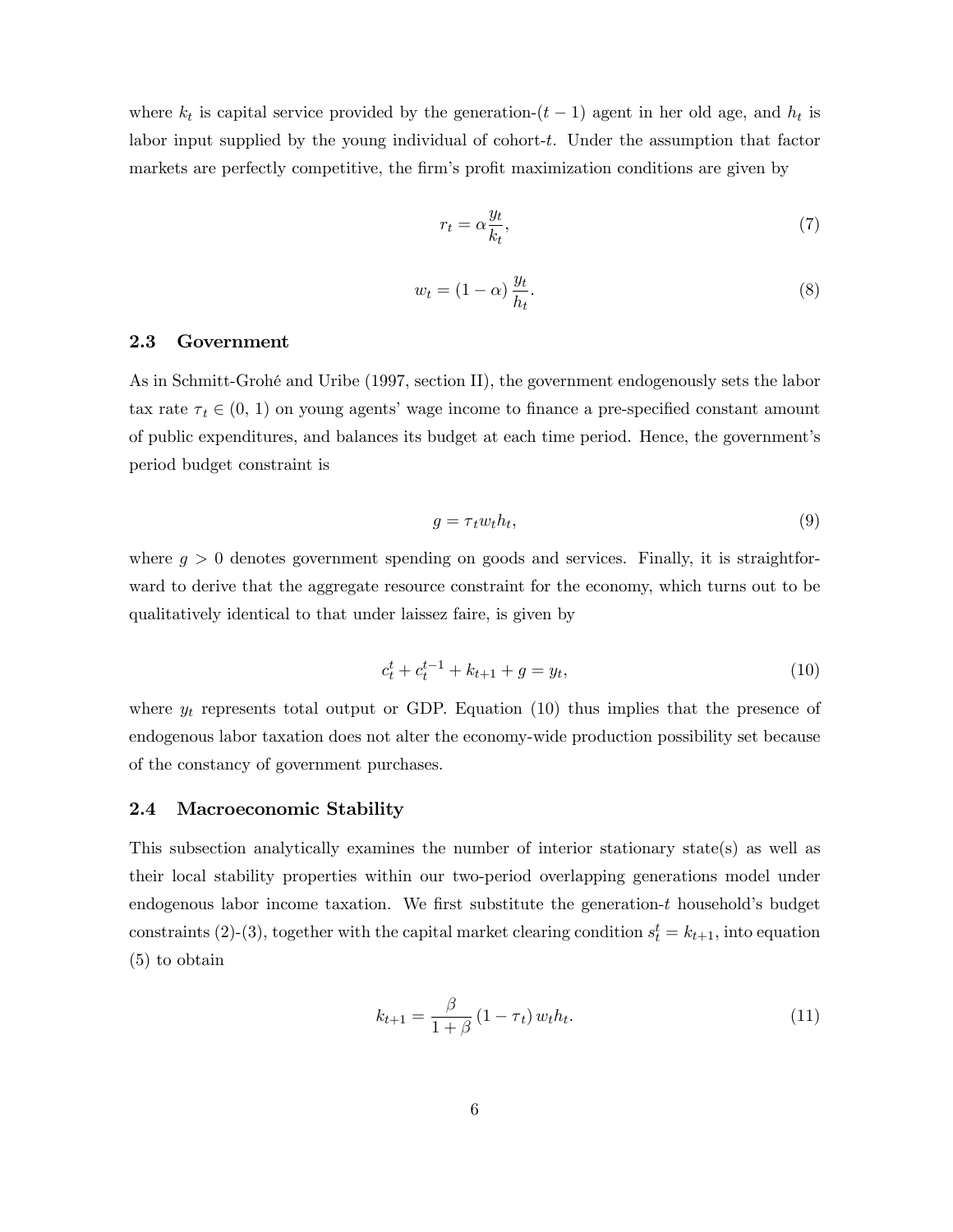Combining  $(2)$ ,  $(4)$  and  $(11)$  then yields that each young individual's labor supply in equilibrium is a fixed constant given by

$$
h_t = \left(\frac{1+\beta}{A}\right)^{\frac{1}{1+\gamma}}, \quad \text{for all } t,
$$
\n(12)

which is not influenced by the labor tax rate. Intuitively, we consider an increase in  $\tau_t$  that will generate two intratemporal effects as follows. On the one hand, the resulting lower disposable income induces a young agent to reduce  $c_t^t$  and raise  $h_t$  – the income effect. On the other hand, the decrease in the after-tax real wage rate, while keeping consumption unchanged, leads to a fall in  $h_t$  – the substitution effect. Given our postulated utility function (1) which is logarithmic in consumption and additively separable from hours worked, the above-mentioned income versus substitution effects will be completely cancelled out each other. As a result, the equilibrium labor supply (12) is a time-invariant constant that is independent of  $\tau_t$ . Next, after plugging  $(6)$ ,  $(8)$ ,  $(9)$  and  $(12)$  into  $(11)$ , we find that the scalar difference equation in capital that characterizes the benchmark economyís dynamic equilibrium trajectories under perfect foresight is

$$
k_{t+1} = D(k_t) \equiv \frac{\beta}{1+\beta} \left[ B(1-\alpha) \left( \frac{1+\beta}{A} \right)^{\frac{1-\alpha}{1+\gamma}} k_t^{\alpha} - g \right], \quad k_1 > 0 \text{ given.}
$$
 (13)

As in Schmitt-Grohé and Uribe's (1997) representative-agent macroeconomy, it is straightforward to show that the number positive steady state(s) within our OLG model may be zero, one or two. Specifically, the government's tax revenue  $(= g)$  is equal to zero when the steadystate labor tax rate  $\tau^{ss} = 0$  or 1; and it can be shown that the Laffer curve-type relationship between  $g > 0$  and  $\tau^{ss} \in (0, 1)$  is given by

$$
g = (1 - \alpha)^{\frac{1}{1 - \alpha}} \left(\frac{\beta B}{1 + \beta}\right)^{\frac{\alpha}{1 - \alpha}} \left(\frac{1 + \beta}{A}\right)^{\frac{1}{1 + \gamma}} \tau^{ss} (1 - \tau^{ss})^{\frac{\alpha}{1 - \alpha}}.
$$
 (14)

Setting  $\frac{\partial g}{\partial \tau^{ss}} = 0$  yields a unique steady-state income tax rate  $\tau^* = 1 - \alpha$  that maximizes the magnitude of public expenditures denoted as  $g^*$ . It follows that our baseline model possesses zero (two) interior stationary states(s) provided  $g > (<) g^*$ , as shown in Figure 1. Therefore, any small deviation from the revenue-maximizing steady state with  $\tau^*$  and  $g^*$  will lead to its disappearance, or the emergence of dual stationary equilibria. This result implies that the economy undergoes a saddle-node bifurcation, which may cause the hard loss of equilibrium stability, as the government spending passes through the critical threshold  $g^*$ . Figure 1 also shows that when  $g \in (0, g^*)$ , the resulting steady states in the benchmark macroeconomy are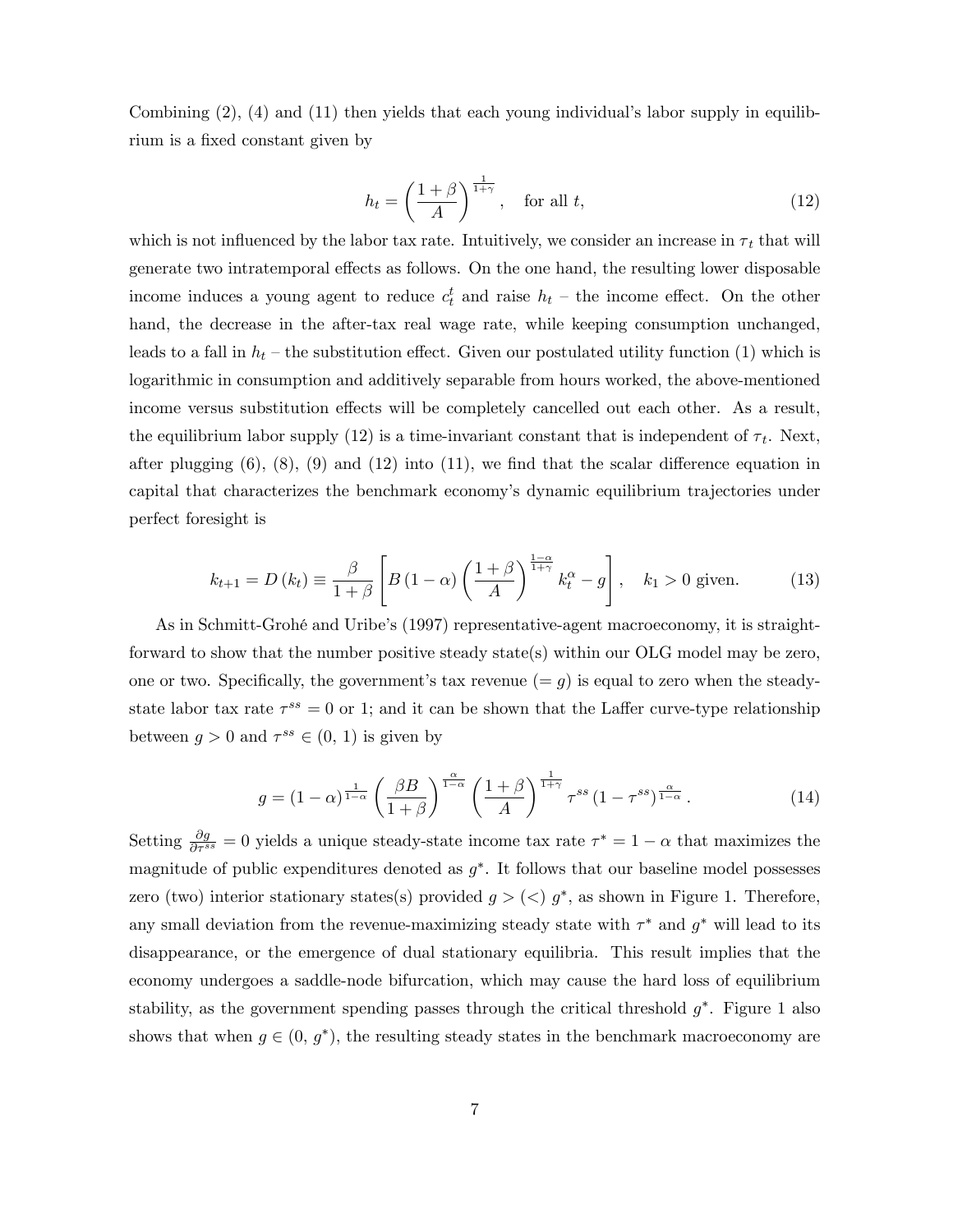characterized by  $\tau_L^{ss}$  and  $\tau_H^{ss}$ , where  $\tau_L^{ss} < \tau^* < \tau_H^{ss}$ . We can then derive that the corresponding stationary-state levels of capital are

$$
k_L^{ss} = \Lambda \left(1 - \tau_H^{ss}\right)^{\frac{1}{1-\alpha}} \quad \text{and} \quad k_H^{ss} = \Lambda \left(1 - \tau_L^{ss}\right)^{\frac{1}{1-\alpha}},
$$
  
re 
$$
\Lambda \equiv \left[\frac{\beta B(1-\alpha)}{1+\beta}\right]^{\frac{1}{1-\alpha}} \left(\frac{1+\beta}{A}\right)^{\frac{1}{1+\gamma}} > 0 \text{ and } k_L^{ss} < k_H^{ss}.
$$
 (15)

Using equations (13)-(15), the equilibrium dynamics for our baseline model with a positive level of  $g < g^*$  can be illustrated by Figure 2 which presents the phase diagram that traces out how the capital stock evolves over time. It shows that the non-linear function  $D(k_t)$  in (13) exhibits a negative intercept  $(=-\frac{\beta g}{1+h})$  $\frac{\beta g}{1+\beta}$ ) with the vertical axis, followed by an increasing concave curve that crosses the horizontal axis at

whe

$$
\hat{k} = \left[ \frac{g\left(\frac{1+\beta}{A}\right)^{\frac{\alpha-1}{1+\gamma}}}{B\left(1-\alpha\right)} \right]^{\frac{1}{\alpha}} > 0. \tag{16}
$$

Moreover,  $D(k_t)$  will intersect the 45-degree line twice resulting in two positive stationary states  $\{k_L^{ss}, k_H^{ss}\}$ ; and their associated local stability properties are discussed below.

Proposition 1. Under endogenous labor income taxation to finance a given level of public spending  $g \in (0, g^*)$  within our two-period overlapping generations model, the lowcapital (high-tax) steady state  $k_L^{ss}$  is asymptotically unstable, whereas the high-capital (lowtax) steady state  $k_H^{ss}$  is asymptotically stable. Therefore, the benchmark economy will not display equilibrium indeterminacy and endogenous business cycles driven by agents' animal spirits or sunspots for all feasible initial capital stock  $k_1 > k$ .

Figure 2 shows that if the macroeconomy starts from either stationary equilibrium at  $t = 1$ , *i.e.*  $k_1 = k_L^{ss}$  or  $k_1 = k_H^{ss}$ , it will stay there unperturbed afterwards. This figure further reveals that  $0 < D'(k_H^{ss}) < 1 < D'(k_L^{ss})$ , where  $D'(\cdot)$  denotes the slope of the upward-sloping phaseline evaluated at a particular steady state. It follows that when the beginning capital stock does not coincide with  $k_L^{ss}$  or  $k_H^{ss}$ , the resulting nonstationary equilibria may take on five possible scenarios:

(i)  $k_1 \in (0, \hat{k})$ : as time progresses, the capital stock will continue to fall without bound yielding a negative value of GDP.

(ii)  $k_1 = k$ : in this case, the economy will become stagnant with  $k_2 = 0$  and thus zero output from  $t = 2$  onwards.

(iii)  $k_1 \in (\hat{k}, k_L^{ss})$ : per the arrow of motion shown on the horizontal axis of Figure 2, the equilibrium sequence of capital stock will be decreasing and farther away from the lower steady state  $k_L^{ss}$  over time.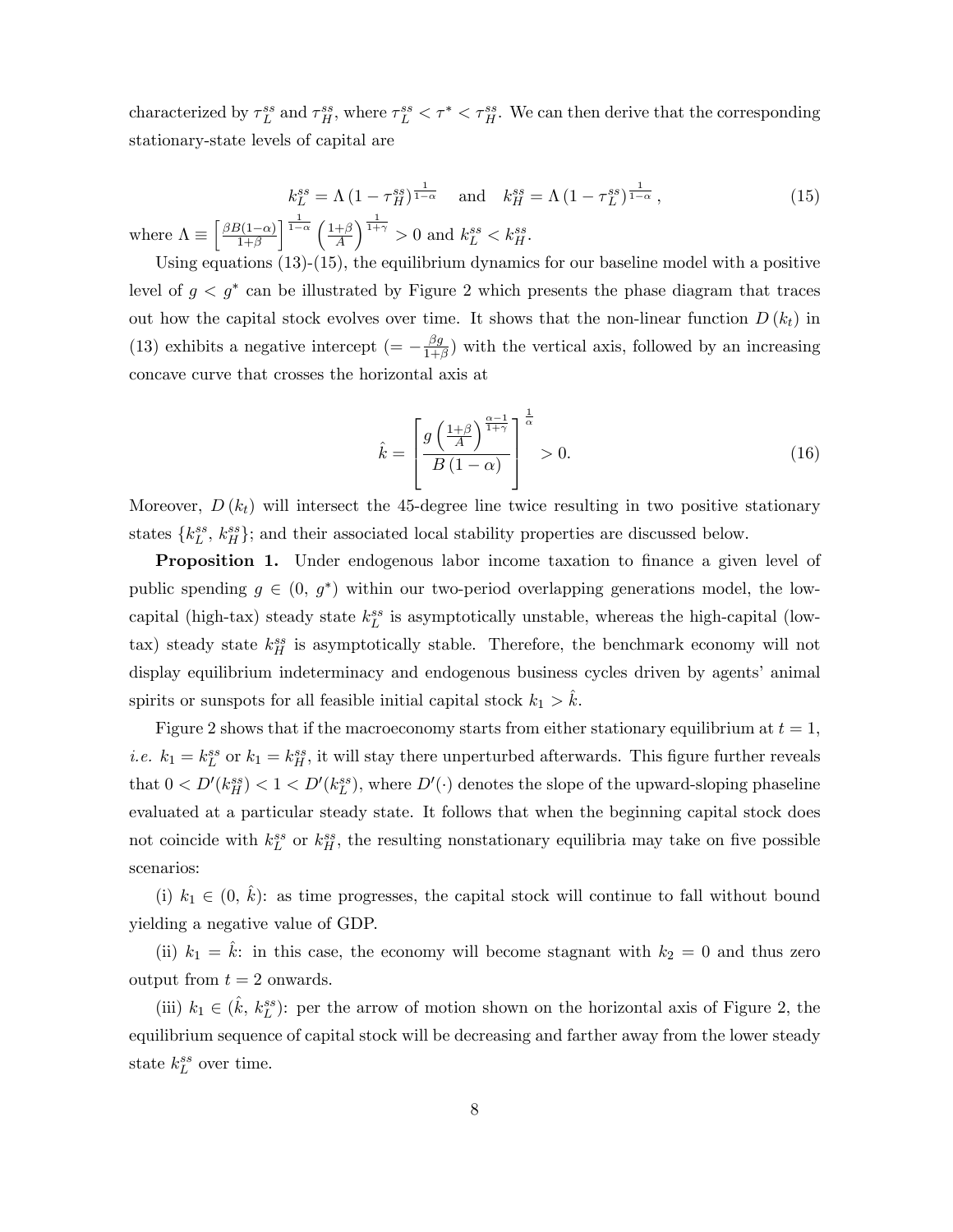(iv)  $k_1 \in (k_L^{ss}, k_H^{ss})$ : in this region, the economy undertakes an expansion in capital accumulation along the transition path that will monotonically converge toward the high-capital steady state  $k_H^{ss}$ .

(v)  $k_1 \in (k_H^{ss}, \infty)$ : in this case, the capital-stock sequence will be monotonically declining on the convergent equilibrium trajectory toward the upper steady state  $k_H^{ss}$ .

Based on the preceding discussions, our analyses here will be restricted to cases (iii)- (v) as they are economically meaningful. We also note that the low-capital steady state is said to be locally unstable since the macroeconomy's equilibrium path will diverge away from it under all feasible initial conditions of capital stock, except for the special case with  $k_1 = k_L^{ss}$ . On the other hand, the high-capital steady state  $k_H^{ss}$  is said to be locally stable as the sequence of equilibrium capital stock will converge toward it for any beginning value of  $k_1 > k_L^{ss}$ . It follows that starting from the exogenously given  $k_1 > \hat{k}$ , the benchmark economy always exhibits local determinacy and equilibrium uniqueness; hence the neighborhood of either interior stationary state does not contain another dynamic trajectory of capital that may constitute a solution to the requisite difference equation  $(13)$ . This finding implies that in sharp contrast to Schmitt-Grohé and Uribe (1997, section II), aggregate instability caused by endogenous belief-driven cyclical fluctuations will not occur within the baseline specification of our two-period overlapping generations model.

To understand the intuition behind the aforementioned no-indeterminacy result, we substitute  $(6)$ ,  $(7)$  and  $(12)$  into the generation-t household's intertemporal consumption Euler equation (5) to obtain

$$
\frac{c_{t+1}^t}{c_t^t} = \beta \underbrace{\left[\alpha B \left(\frac{1+\beta}{A}\right)^{\frac{1-\alpha}{1+\gamma}} k_{t+1}^{\alpha-1}\right]}_{= r_{t+1}}.
$$
\n(17)

Start the model with an arbitrary equilibrium path of consumption or investment, and suppose that the young agent at period  $t$  becomes optimistic about the economy's future.<sup>6</sup> Acting upon this change in non-fundamental expectations, the cohort-t household will consume less and save/invest more today, thus  $c_t^t$  falls while  $k_{t+1}$  rises. Due to the opposite directions and identical strength of the income versus substitution effects, the amount of labor hours provided by the young individual of generation- $(t + 1)$ , denoted as  $h_{t+1}$ , remains unchanged at the constant level given by  $(12)$ . In addition, a higher  $k_{t+1}$  will exert two counteracting

<sup>&</sup>lt;sup>6</sup>Schmitt-Grohé and Uribe's (1997, pp. 983-984) posits that the infinitely-lived representative household expects an increase in the future labor tax rate  $\tau_{t+1}$  as the starting point to provide an intuitive explanation for their indeterminacy result. However, such a mechanism is not applicable to our two-period OLG model because the generation-t agent does not work in her old (retirement) age at period  $t + 1$ .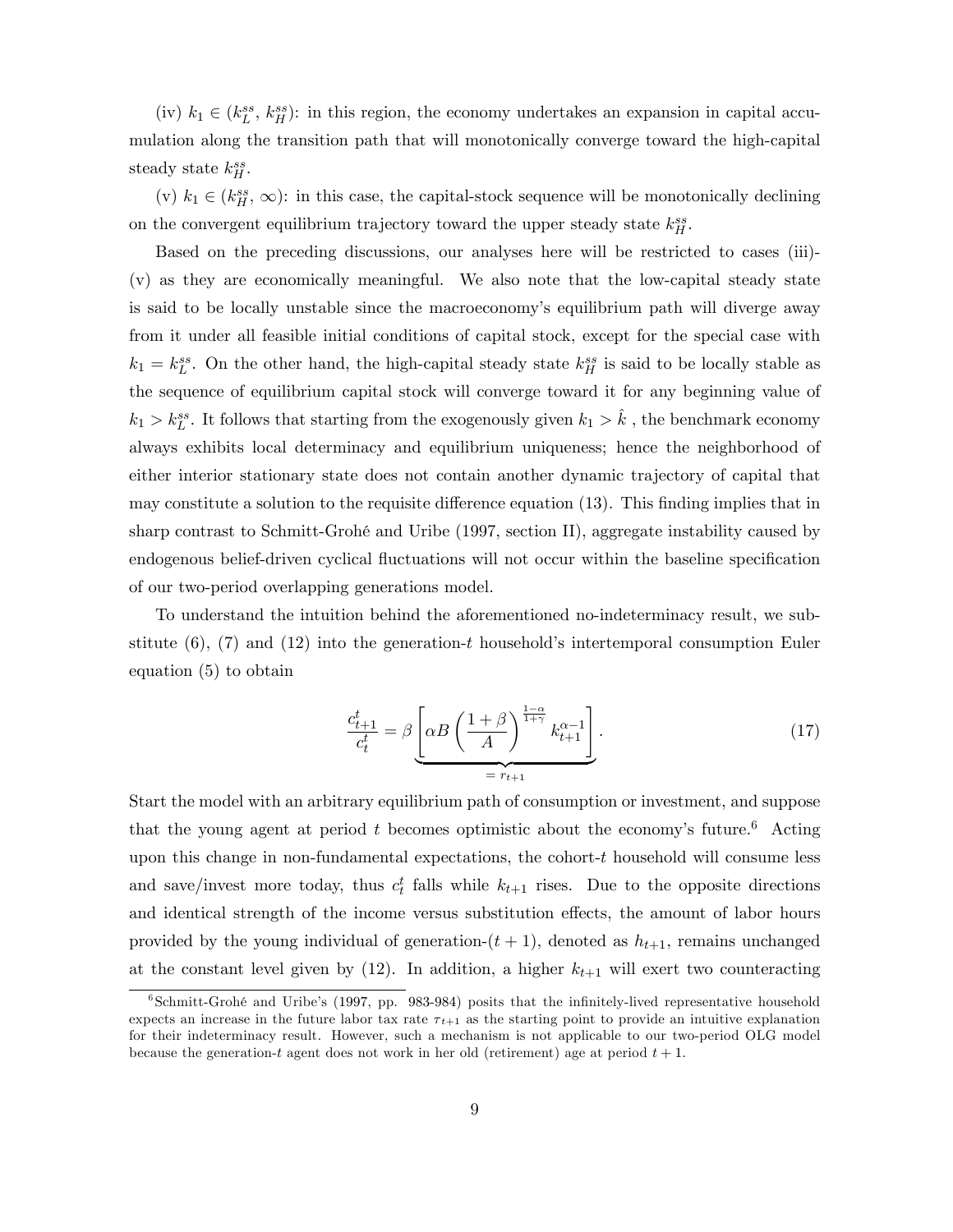effects at time  $t + 1$ . First, it increases the aggregate output  $y_{t+1}$  as well as the old agent's consumption  $c_{t+1}^t$ , which (combined with a lower  $c_t^t$ ) in turn raises the left-hand side of (17). Second, it leads to a decrease in  $r_{t+1}$  because of diminishing marginal product of capital, thus the right-hand side of (17) will fall. It follows that agents' initial optimism cannot justify this alternative dynamic trajectory as a self-fulfilling equilibrium, and that both interior steady states of our benchmark macroeconomy  $\{k_L^{ss}, k_H^{ss}\}\$ are locally determinate or isolated. In sum, our analysis shows that under the same baseline utility and technological formulations, together with the postulated balanced-budget rule governed by countercyclical labor income taxation, Schmitt-GrohÈ and Uribeís (1997, section II) indeterminacy result is overturned within a two-period overlapping generations model  $\dot{a}$  la Diamond (1965).

### 3 The Alternative Economy

This section examines the local stability properties of an identical competitive and nonmonetary two-period overlapping generations model, but with a slightly different balancedbudget fiscal policy rule. As in Giannitsarou (2007), a pre-set fixed level of government purchases are financed by endogenous proportional taxation on agents' consumption spending. For the sake of analytical generality, we will begin with examining a framework in which an individualís consumption expenditures over both periods of her lifetime are subject to distortionary taxes.

#### 3.1 Endogenous Consumption Taxation

In this environment, the budget constraints faced by the generation-t household are given by

$$
(1 + \tau_{ct}) c_t^t + s_t^t = w_t h_t, \quad \tau_{ct} > 0,
$$
\n(18)

and

$$
(1 + \tau_{ct+1}) c_{t+1}^t = r_{t+1} s_t^t, \quad \tau_{ct+1} > 0,
$$
\n(19)

where  $\tau_{ct}$  ( $\tau_{ct+1}$ ) denotes the consumption tax rate levied on all agents who are alive at period  $t(t+1)$ . The first-order conditions for this individual's dynamic optimization problem are then changed to

$$
Ac_t^t h_t^\gamma = \frac{w_t}{1 + \tau_{ct}},\tag{20}
$$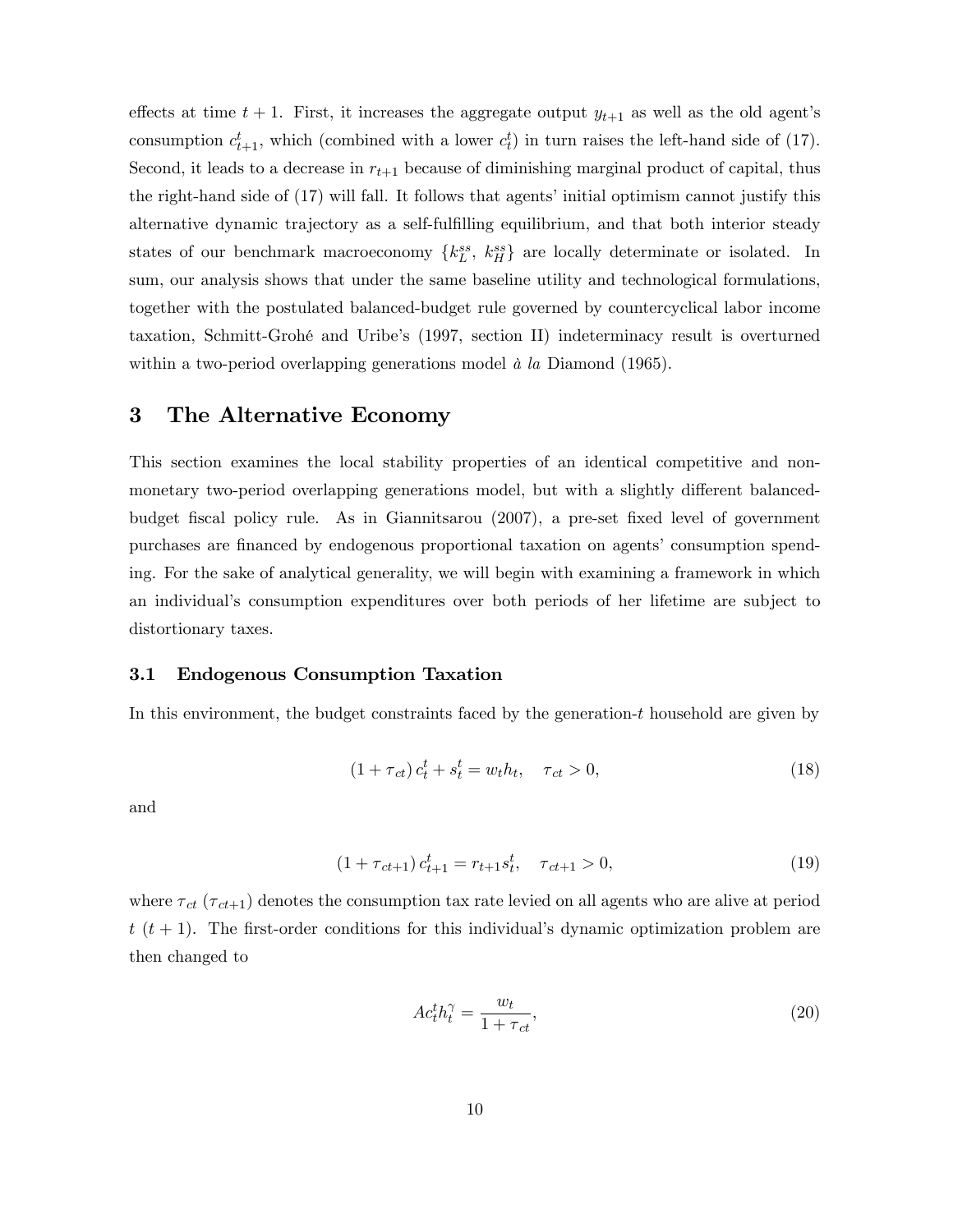$$
\frac{1}{(1+\tau_{ct})\,c_t^t} = \beta \frac{r_{t+1}}{(1+\tau_{ct+1})\,c_{t+1}^t},\tag{21}
$$

where  $(20)$  governs the labor supply decision and  $(21)$  is the consumption-tax adjusted intertemporal Euler equation. In addition, the governmentís period balanced-budget constraint now becomes

$$
g = \tau_{ct} \left( c_t^t + c_t^{t-1} \right),\tag{22}
$$

where  $c_t^{t-1}$  is consumption of the old agent from cohort- $(t-1)$ .

Next, we follow the same solution procedure as in section 2 to find that  $(i)$  the relationship between  $k_{t+1}$   $\left(= s_t^t\right)$  and the period-t labor income  $w_t h_t$  is modified to

$$
k_{t+1} = \frac{\beta}{1+\beta} w_t h_t; \tag{23}
$$

(ii) the constant level of each young individual's labor hours in equilibrium  $h_t$ , given by (12), remains unaffected  $-$  this indicates the exact cancellation of income and substitution effects induced by a change in the consumption tax rate  $\tau_{ct}$ ; and (iii) the scalar difference equation in capital that characterizes our alternative economy's equilibrium dynamics is

$$
k_{t+1} = M(k_t) \equiv \left[\frac{\beta B \left(1 - \alpha\right)}{1 + \beta}\right] \left(\frac{1 + \beta}{A}\right)^{\frac{1 - \alpha}{1 + \gamma}} k_t^{\alpha}, \quad k_1 > 0 \text{ given.} \tag{24}
$$

It is then straightforward to derive that the modified model possesses a single interior stationary equilibrium of capital:

$$
k^{ss} = \left[\frac{\beta B \left(1 - \alpha\right)}{1 + \beta}\right]^{\frac{1}{1 - \alpha}} \left(\frac{1 + \beta}{A}\right)^{\frac{1}{1 + \gamma}} > 0. \tag{25}
$$

Moreover, using the long-run versions of  $(6)-(8)$ ,  $(18)-(19)$  and  $(22)-(23)$ , together with equations  $(12)$  and  $(25)$ , it can be shown that the government's revenue g and the steady-state consumption tax rate  $\tau_c^{ss}$  are related via

$$
g = \left[\frac{\left(1 + \alpha\beta\right)y^{ss}}{1 + \beta}\right] \left(\frac{\tau_c^{ss}}{1 + \tau_c^{ss}}\right), \quad \tau_c^{ss} > 0,
$$
\n
$$
(26)
$$

where  $y^{ss} = B^{\frac{1}{1-\alpha}} \left[ \frac{\beta(1-\alpha)}{1+\beta} \right]$  $\frac{\alpha}{1-\alpha}$   $\left(1+\beta\right)$ A  $\int_{0}^{\frac{1}{1+\gamma}}$  is total output at the economy's stationary state. Since  $\frac{\partial g}{\partial \tau_c^{ss}} > 0$ , equation (26) illustrates that as in Giannitsarou's (2007) representative-agent macroeconomy under endogenous consumption taxes, the Laffer curve does not arise in our two-period overlapping generations model with a unique positive steady state. Given the above discussions, we will obtain that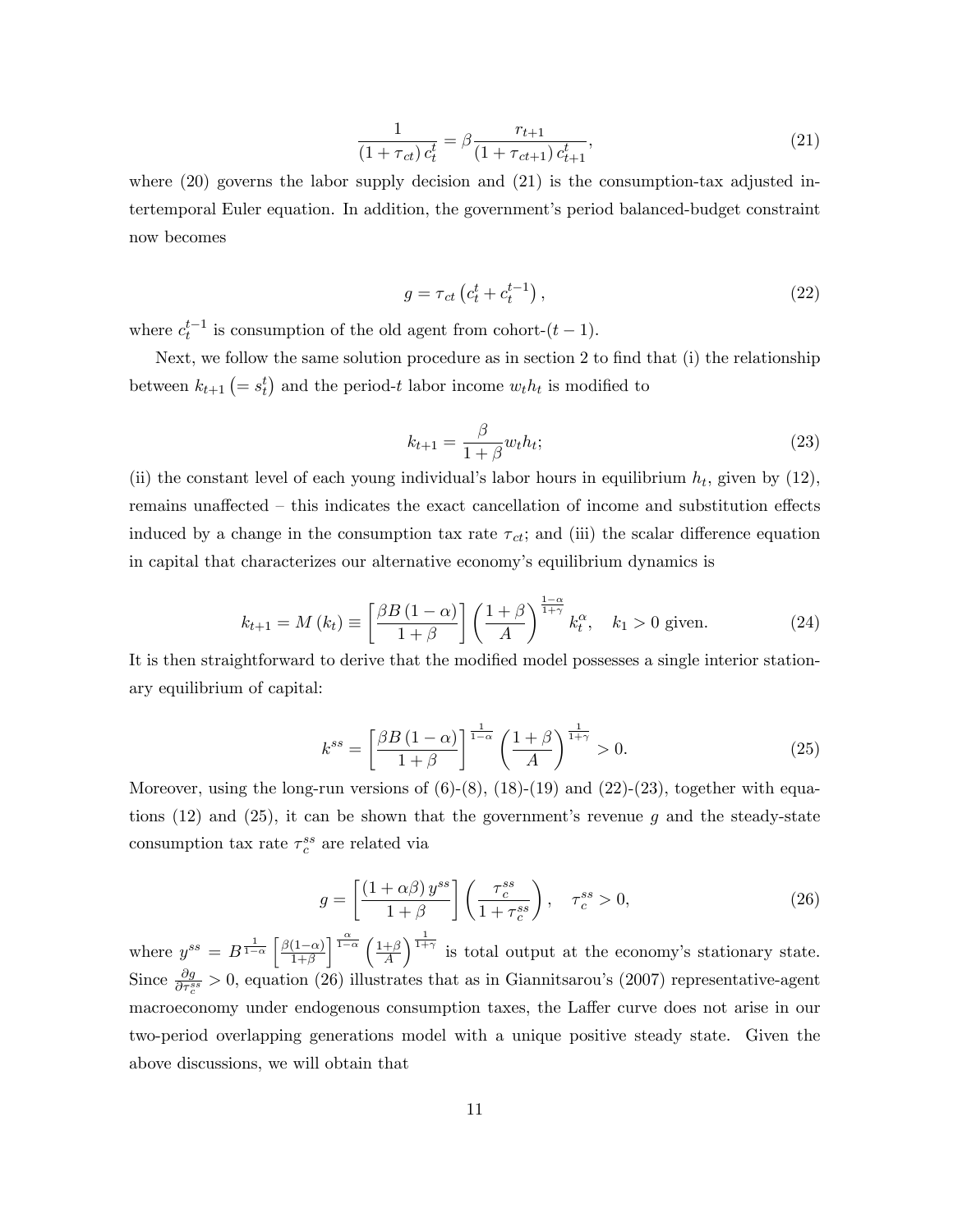**Proposition 2.** Under any exogenously given initial capital stock  $k_1 > 0$  and endogenous consumption taxation to finance a pre-specified constant level of government spending  $g > 0$ , our two-period overlapping generations model exhibits a unique and asymptotically stable interior steady state with  $\tau_c^{ss} > 0$ . Therefore, the alternative economy will not display equilibrium indeterminacy and endogenous belief-driven cyclical fluctuations.

Figure 3 depicts the phase diagram associated with the equilibrium difference equation (24). It shows that  $M(k_t)$  is an increasing concave function through the origin, resulting in a single interior stationary state  $k^{ss}$  given by  $(25)$ , which is asymptotically stable because of  $M'(k^{ss}) = \alpha \in (0, 1)$ . Hence, there exists a unique equilibrium trajectory that will converge toward it for all starting positive values of capital stock  $k_1$ . This result turns out to be qualitatively identical to that of Giannitsarou  $(2007)$  – endogenous consumption taxation does not lead to equilibrium indeterminacy and sunspot-driven macroeconomic fluctuations in the context of a standard one-sector RBC model or a prototypical two-period OLG model.

To explain the underlying intuition for this no-indeterminacy result, we note that the generation-t household's consumption Euler equation  $(21)$  can be rewritten as

$$
\frac{c_{t+1}^t}{c_t^t} = \beta \left( \frac{1 + \tau_{ct}}{1 + \tau_{ct+1}} \right) \underbrace{\left[ \alpha B \left( \frac{1 + \beta}{A} \right)^{\frac{1 - \alpha}{1 + \gamma}} k_{t+1}^{\alpha - 1} \right]}_{= r_{t+1}}.
$$
\n(27)

Start from the economy's stationary state at period  $t$ , and suppose that the young agent anticipates the future consumption tax rate  $\tau_{ct+1}$  to drop. Due to the stronger intertemporal substitution effect, the generation-t individual will consume less today and raise her old-age consumption, thus  $c_t^t$  falls and  $c_{t+1}^t$  rises. As a consequence, the left-hand side of (21) becomes higher. For this alternative dynamic path to be justified as a self-fulfilling equilibrium, the consumption-tax adjusted rate of return on capital at time  $t + 1$ , *i.e.* the right-hand side of (21), needs to increase as well. However, the reduction of current consumption leads to a higher level of  $k_{t+1}$ , which (combined with the constant labor supply  $h_{t+1}$  per equation 12) in turn will lower the capital rental rate because of diminishing returns to productive inputs. It follows that the net effect is determined by the relative strength of counteracting period- $(t+1)$  decreases in the consumption tax rate versus the before-tax real interest rate. Based on Proposition 2 and Figure 3, we find that the decline in  $r_{t+1}$  dominates that in  $\tau_{ct+1}$  to render a smaller right-hand side of equation  $(21)$ , hence the cohort-t household's initial expectation of a future tax cut is invalidated. This finding implies that the model's unique interior steady state is locally determinate or isolated, and that agents' animal spirits cannot be a driving force of business cycle fluctuations. In sum, our analysis shows that under the same baseline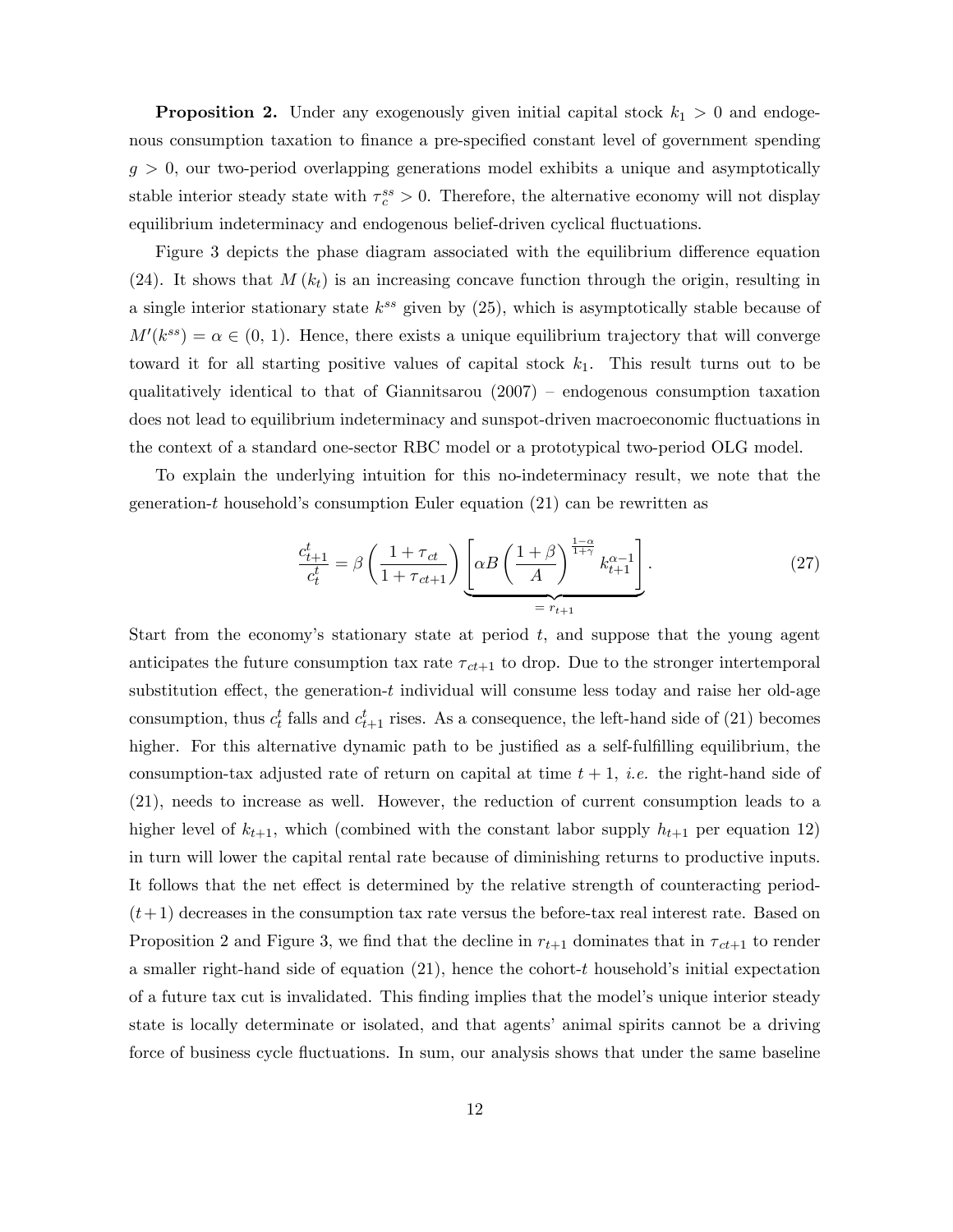preference and technological speciÖcations, together with the postulated balanced-budget rule governed by endogenous consumption taxation, Giannitsarouís (2007) determinacy result will continue to hold within a two-period overlapping generations macroeconomy  $\dot{a}$  la Diamond (1965).

Finally, it is straightforward to show that the preceding equilibrium-uniqueness result is robust to changes in the funding source of government revenue. In particular, the following two fiscal policy rules are considered: no taxation on old agents ( $\tau_{ct+1} = 0$ ); and no taxation on young individuals ( $\tau_{ct} = 0$ ). For each setting, we find that the scalar difference equation in capital that characterizes the model's equilibrium dynamics, as in  $(24)$ , will remain unchanged. It follows that the macroeconomic stability feature of no indeterminacy and sunspots in our alternative OLG economy does not depend on which group(s) of households are paying the consumption taxes.

#### 3.2 Dynamic Equivalence

Before proceeding with the sensitivity analysis, this subsection offers further insights into our no-indeterminacy result of sections 2.4 and 3.1 from a comparative perspective. In a basic intertemporal framework that excludes capital or savings taxation, Atkinson and Stiglitz (1980, pp. 69-72) show that a proportional constant consumption tax rate is equivalent to a áat tax schedule on labor/wage income because either Öscal formulation leads to an identical lifetime budget constraint, thereby yielding the same amount of tax revenue for the government; see also Salanie  $(2003, pp. 187-188)$ . Subsequently, Renström  $(1997, pp. 32-33)$  points out that the Atkinson-Stiglitz dynamic equivalence will no longer hold when the consumption and labor tax rates are time varying and endogenously determined.

Giannitsarou (2007, p. 1425) refers to the above non-equivalence of endogenous-tax systems to help explain the differences between her saddle-path stability result under consumption taxes, versus the opposite aggregate instability per Schmitt-Grohé and Uribe (1997, section II) under labor taxes, within a standard one-sector real business cycle macroeconomy. When a pre-set Öxed level of public expenditures are Önanced by consumption taxation, Giannitsarou  $(2007)$  finds that the representative agent's labor supply decision is independent of the tax rate. As a result,  $\tau_c^{SS}$  does not enter the model's Jacobian matrix, thus it exerts no impact on the local dynamics around the unique interior steady state which is always a saddle point. It follows that Giannitsarouís (2007) RBC economy will not exhibit endogenous belief-driven business cycles. On the contrary, Schmitt-Grohé and Uribe (1997, section II) obtain a Laffer curve-type relationship between the labor tax rate and the resulting government revenue, indicating the possible existence of two interior stationary equilibria. Since the household's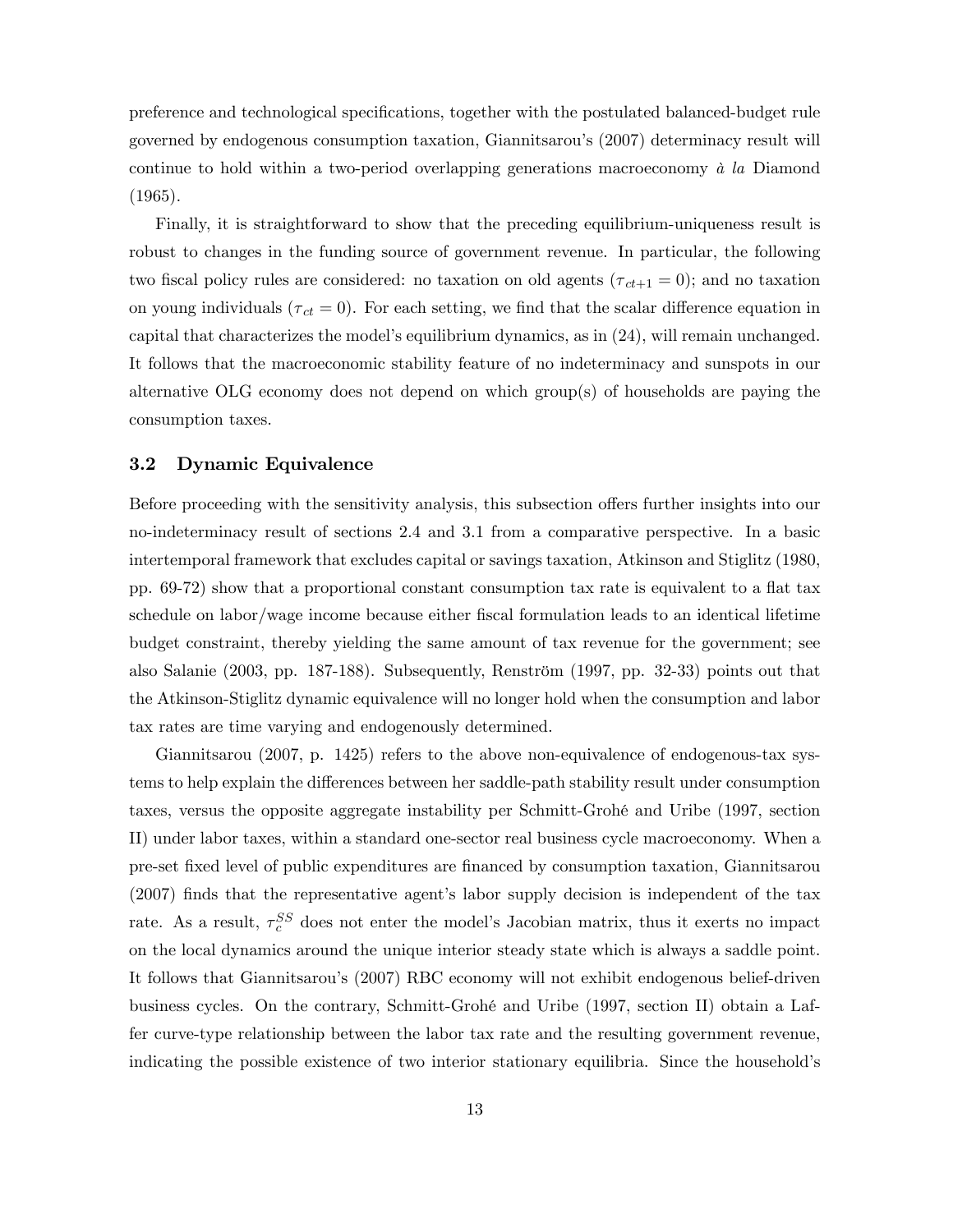labor supply is monotonically decreasing in the tax rate due to a stronger substitution effect,  $\tau_L^{ss}$  and  $\tau_H^{ss}$  will affect the equilibrium dynamics of Schmitt-Grohé and Uribe's (1997, section II) RBC model. In particular, these authors analytically derive the necessary and sufficient condition under which the low-tax steady state is an indeterminate sink that can be exploited to generate cyclical áuctuations caused by animal spirits or sunspots. Therefore, these previous findings confirm Renström's (1997) claim that endogenous consumption and labor taxes are not equivalent in a prototypical one-sector representative-agent macroeconomy.

However, this paper shows that the RBC-based intertemporal non-equivalence of endogenous taxation does not continue to hold in Diamond's (1965) stylized two-period overlapping generations model. Under the postulated preference and technological specifications considered in sections 2 and 3, each young individual's labor supply is found to be independent of the time-varying tax rate on wage income or consumption spending (see equation 12). In either environment, the economy's equilibrium dynamics is governed by a scalar difference equation which is monotonically increasing and strictly concave in capital. As in the corresponding representative-agent counterpart, our OLG macroeconomy with a labor tax may possess two interior steady states, whereas a single positive stationary equilibrium will arise with a consumption tax. For all feasible values of exogenously given  $k_1$ , we find that every interior steady state is associated with local determinacy and equilibrium uniqueness; hence the likelihood of macroeconomic fluctuations driven by agents' self-fulfilling expectations is completely eliminated. It follows that the present study provides an intriguing extension of Atkinson and Stiglitz's (1980) dynamic equivalence to a standard two-period overlapping generations model under endogenous labor versus consumption taxation.

# 4 Sensitivity Analysis

For the sensitivity analysis, we will explore three distinct variations to re-examine the economyís local (in)stability properties when (i) the social technology displays increasing returnsto-scale due to positive productive externalities from aggregate capital and labor services; (ii) the household's intertemporal elasticity of substitution in consumption is not equal to one; and (iii) each young agent's labor supply decision exhibits no income effect with respect to a change in the labor or consumption tax rate. These extensions allow us to study the robustness of our theoretical Öndings obtained from sections 2 and 3, as well as further understanding the precise mechanisms through which local determinacy and equilibrium uniqueness may continue to occur within a stylized two-period overlapping-generations model under endogenous labor or consumption taxation that balances the government's budget.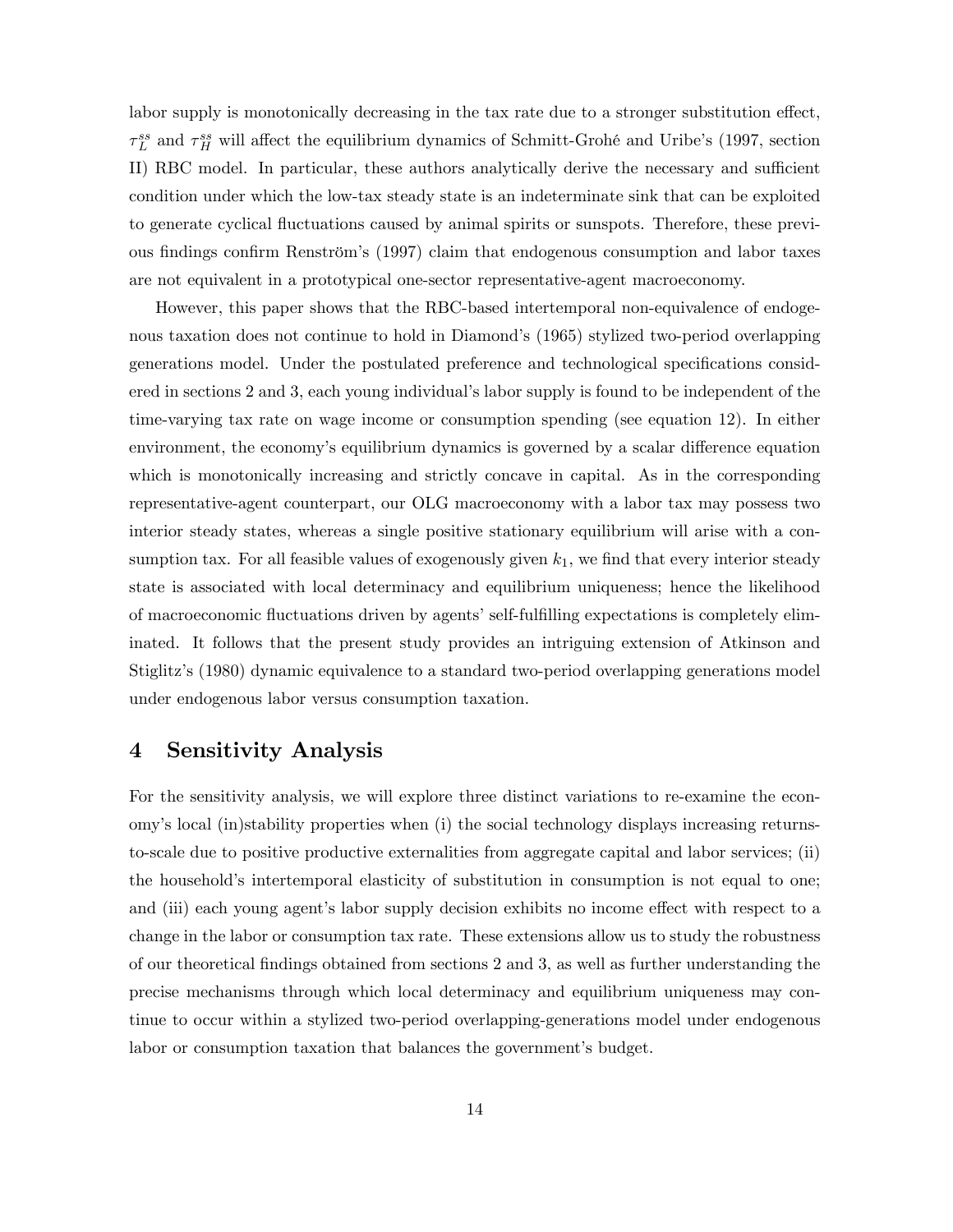### 4.1 Positive Productive Externalities

In this case, the representative firm's production technology  $(6)$  is changed to

$$
y_t = B k_t^{\alpha} h_t^{1-\alpha} \left[ K_t^{\alpha \theta_K} H_t^{(1-\alpha)\theta_H} \right], \ B, \ \theta_K, \ \theta_H > 0, \quad 0 < \alpha < 1,
$$
 (28)

where  $\theta_K$  and  $\theta_H$  represent the degrees of positive productive externalities, generated from the economy-wide levels of capital  $K_t$  and labor  $H_t$  inputs, that are taken as given by each individual firm. In a symmetric equilibrium, all firms will make the same decisions with  $k_t = K_t$  and  $h_t = H_t$ , for all t. It follows that the economy's aggregate production function that exhibits increasing returns-to-scale is given by

$$
y_t = B k_t^{\alpha (1 + \theta_K)} h_t^{(1 - \alpha)(1 + \theta_H)}.
$$
\n(29)

As in sections 2 and 3, our analysis below is restricted to an environment of  $\alpha (1 + \theta_K) < 1$ such that sustained economic growth is not permitted.

It is then straightforward to derive that (i) the equilibrium prices of factor inputs (7)-(8) remain unaffected; (ii) equation  $(12)$  on the constant level of each young agent's optimal labor supply stays unchanged as well; and (iii) this modified model's equilibrium difference equation under endogenous labor income taxation becomes

$$
k_{t+1} = \frac{\beta}{1+\beta} \left[ B\left(1-\alpha\right) \left( \frac{1+\beta}{A} \right)^{\frac{(1-\alpha)(1+\theta_H)}{1+\gamma}} k_t^{\alpha(1+\theta_K)} - g \right], \quad k_1 > 0 \text{ given.} \tag{30}
$$

Given the postulated parametric restriction  $\alpha(1 + \theta_K) \in (0, 1)$ , the phase diagram for (30) will be qualitatively identical to Figure 1 with an increasing concave curve in  $k_t$  that may intersect the 45-degree line twice. It follows that the no-indeterminacy result reported in Proposition 1 continues to prevail since the low-capital (high-tax) steady state  $k_L^{ss}$  is asymptotically unstable, and the high-capital (low-tax) steady state  $k_H^{ss}$  is asymptotically stable.

Similarly, it can ebe shown that our modified model's equilibrium dynamics under endogenous consumption taxation is governed by

$$
k_{t+1} = \left[\frac{\beta B \left(1 - \alpha\right)}{1 + \beta}\right] \left(\frac{1 + \beta}{A}\right)^{\frac{\left(1 - \alpha\right)\left(1 + \theta_H\right)}{1 + \gamma}} k_t^{\alpha\left(1 + \theta_K\right)}, \quad k_1 > 0 \text{ given.} \tag{31}
$$

As per Figure 2 and Proposition 2, the preceding equation also yields a unique interior stationary state  $k^{ss}$  that is asymptotically stable, hence the economy always displays local determinacy and equilibrium uniqueness. In sum, this subsection finds that our previous noindeterminacy results are qualitatively robust to the inclusion of positive productive externali-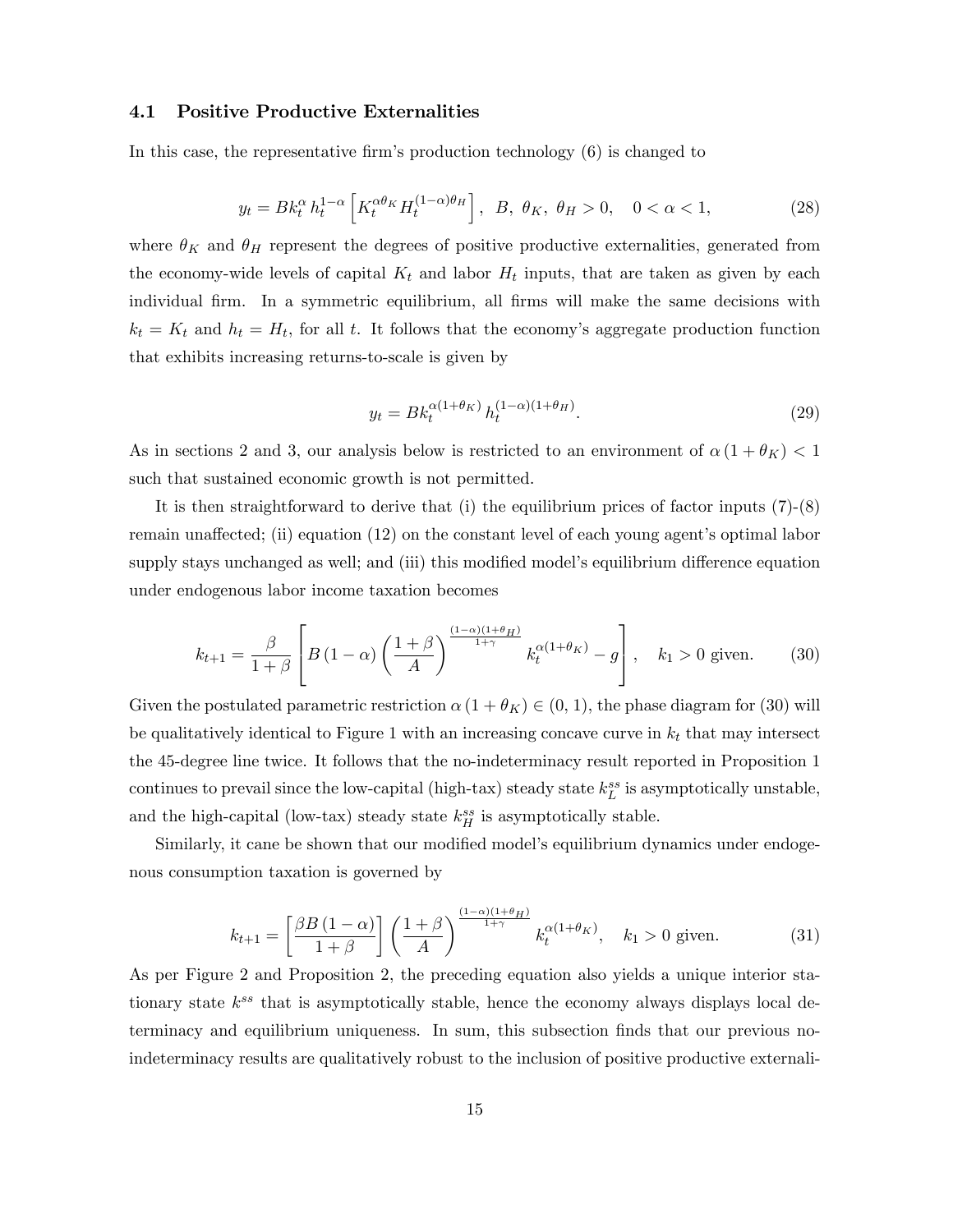ties, because young individuals' labor hours  $h_t$  are found to remain independent of the labor or consumption tax rate (see equation 12). Therefore, the dynamic equivalence between endogenous labor and consumption taxation as automatic stabilizers against belief-driven business cycles will be maintained within this extended two-period overlapping generations model.

#### 4.2 Non-Unitary Intertemporal Elasticity of Substitution in Consumption

In this case, the generation- $t$  household's utility function is postulated to exhibit a constant degree of relative risk aversion (CRRA) that is not equal to one:

$$
u^{t} = \frac{(c_{t}^{t})^{1-\sigma} - 1}{1-\sigma} - A \frac{h_{t}^{1+\gamma}}{1+\gamma} + \beta \frac{(c_{t+1}^{t})^{1-\sigma} - 1}{1-\sigma}, \quad A, \sigma > 0, \quad \sigma \neq 1, \quad \gamma \ge 0, \quad 0 < \beta < 1, \tag{32}
$$

where  $\sigma$  denotes the inverse for the intertemporal elasticity of substitution (IES) in consumption. Under endogenous labor income taxation, the associated first-order conditions are

$$
A\left(c_t^t\right)^\sigma h_t^\gamma = (1 - \tau_t) w_t \tag{33}
$$

for the intratemporal labor supply decision, and

$$
\left(\frac{c_{t+1}^t}{c_t^t}\right)^\sigma = \beta r_{t+1} \tag{34}
$$

for the intertemporal consumption choices. In contrast to (12) with the constant level of hours worked under  $\sigma = 1$ , equation (33) yields that  $h_t$  is a strictly decreasing function of the labor tax rate  $\tau_t$  when  $\sigma \neq 1$  because the resulting substitution effect turns out to be stronger. Moreover, it is straightforward to show that the Laffer curve-type relationship between the stationary-state tax rate  $\tau^{ss} \in (0, 1)$  and the government's tax revenue  $g > 0$  is given by

$$
g = (1 - \alpha) B \tau^{ss} \Pi^{\frac{-\alpha\sigma}{1 - 2\alpha + \alpha\sigma}} (h^{ss})^{1 - \alpha + \Delta}, \qquad (35)
$$

where  $\Pi \equiv \alpha^{\frac{\sigma-1}{\sigma}} B^{\frac{\sigma-2}{\sigma}} \left[ \frac{A}{\beta(1-\alpha)} \right]$  $\overline{\beta(1-\alpha)(1-\tau^{ss})}$  $\int_{0}^{\frac{1}{\sigma}}$ ,  $\Delta \equiv \frac{\alpha[(1-\alpha)(1-\sigma)-(\alpha+\gamma)]}{1-2\alpha+\alpha\sigma}$  $\frac{\alpha(1-\sigma)-(\alpha+\gamma)}{1-2\alpha+\alpha\sigma}$  and  $h^{ss}$  denotes the steadystate labor hours which are found to be a non-linear function of  $\tau^{ss}$  and model parameters. We also analytically verify that substituting  $\sigma = 1$  into (35) will recover equation (14). As in section 2, our sensitivity analysis here is focused on an environment that possesses two interior stationary equilibria characterized by  $\tau_L^{ss}$  and  $\tau_H^{ss}$ .

Next, we find that this general-CRRA economy's local (in)stability properties can be analyzed through the following log-linearized dynamical system: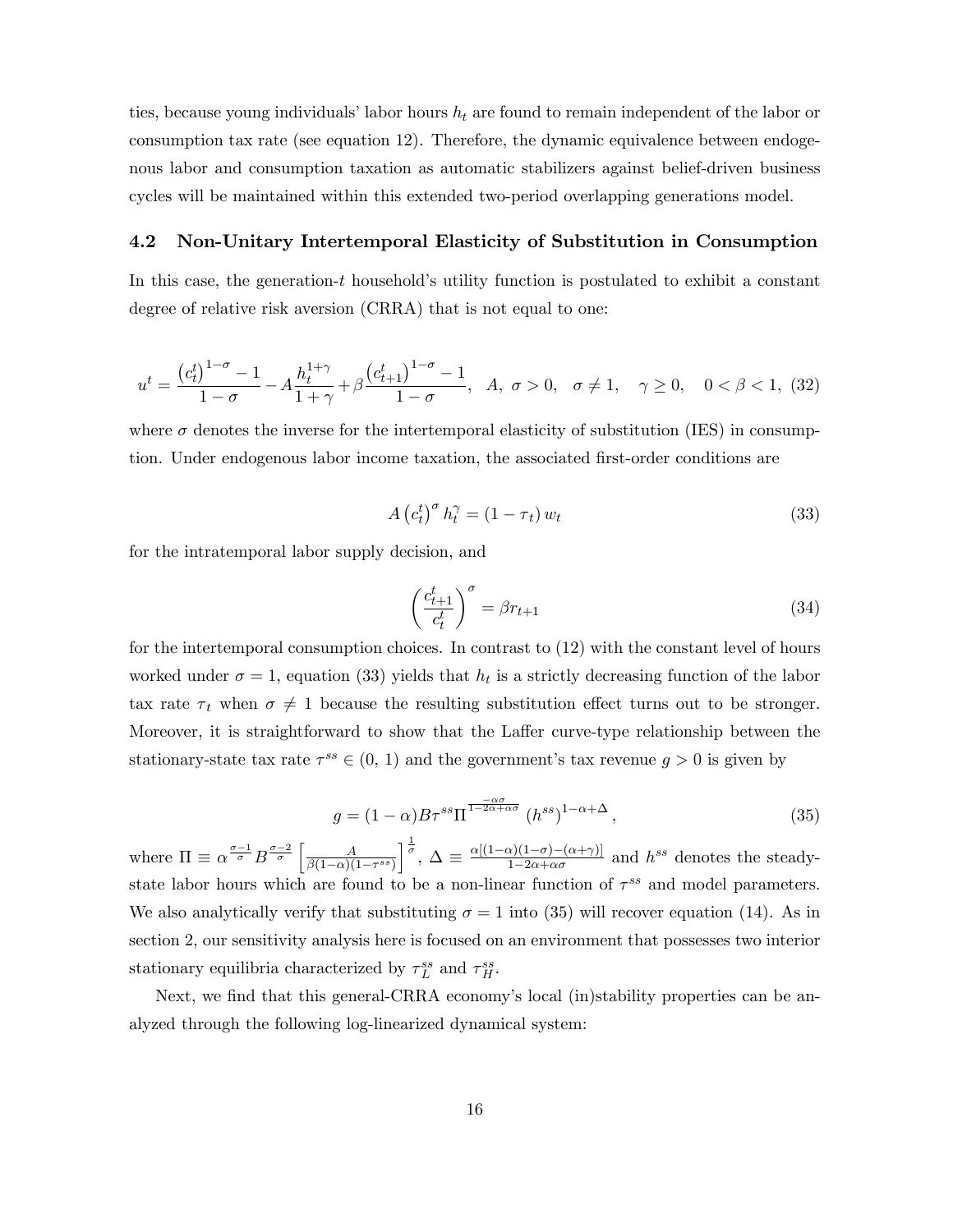$$
\begin{bmatrix}\n\hat{k}_{t+1} \\
\hat{h}_{t+1}\n\end{bmatrix} = \mathbf{J} \begin{bmatrix}\n\hat{k}_t \\
\hat{h}_t\n\end{bmatrix}, \hat{k}_1 \text{ given},
$$
\n(36)

where hat variables represent percentage deviations from their respective steady-state values, and **J** is the Jacobian matrix of partial derivatives on the model's equilibrium conditions in a neighborhood of each stationary state. The macroeconomy exhibits saddle-path stability and equilibrium uniqueness when one eigenvalue of J lies inside and the other outside the unit circle. When both eigenvalues are inside the unit circle, the steady state becomes an indeterminate sink around which there are a continuum of stationary equilibrium trajectories that display cyclical áuctuations driven by agentsí animal spirits or sunspots. When both eigenvalues are outside the unit circle, the steady state becomes a totally unstable source.

Unlike our benchmark framework studied in section 2, we can not analytically derive the exact conditions that govern the equilibrium dynamics within this extended version of our macroeconomy while maintaining constant returns-to-scale in production. As a result, numerical experiments are conducted to quantitatively explore the economy's aggregate (in)stability attributes. Specifically, each period of an agent's lifetime is taken to be 30 calendar years. This feature, together with the annual real interest rate of 4%, leads to the calibrated discount factor  $\beta = (0.96)^{30}$ . The labor share of national income,  $1 - \alpha$ , is set to be 0.7; and the scaling parameters are normalized to  $A = B = 1$  since they do not affect the model's local dynamics. In terms of the household's labor supply elasticity, we will explore the parametric specifications with  $\gamma = 0$  (*i.e.* indivisible labor à la Hansen [1985] and Rogerson [1988]), 0.25 as in King, Plosser and Rebelo (1988) for their baseline RBC calibration, and 15 based on Altonji's (1986, Table 1) empirical estimates at the micro level. For the preference parameter  $\sigma$ , most previous studies have adopted the range of one to three in their quantitative analyses. However, some recent empirical research reports that  $\sigma < 1$  thus the elasticity of intertemporal consumption substitution is higher than one; see Mulligan  $(2002)$ , Vissing-Jørgensen and Attanasio  $(2003)$ , and Gruber (2006), among others. Drawing upon these estimation results, our quantitative simulations will consider the interval of  $\sigma \in [0.5, 3]$ , where  $\sigma = 0.5$  corresponds to the highest possible value of IES  $(= 2)$  that is regarded as empirically realistic.

Without loss of generality, we first impose  $\tau_L^{ss} = \{0.1, 0.2, 0.3, 0.4\}$ , together with the aforementioned parameter combinations, onto the right-hand side of equation (35) to obtain the resulting tax revenue g, and then numerically solve the corresponding  $\tau_H^{ss}$  along the downward portion of the Laffer curve. For all the parametric configurations under consideration, we find that the model's low-tax steady state is a locally determinate saddle point and that the high-tax steady state is a source, which is surrounded by divergent or explosive trajec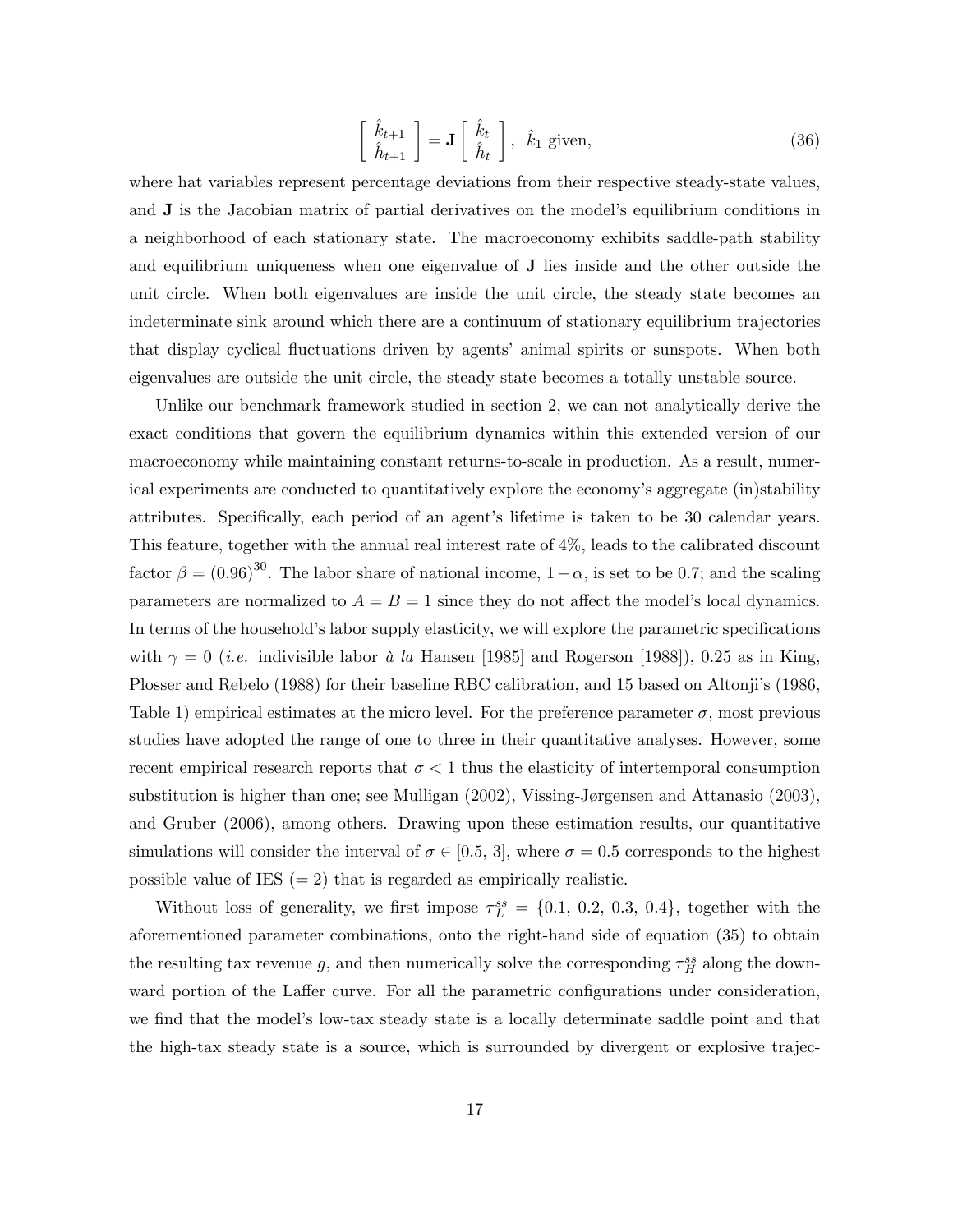tories that will eventually violate the economy's transversality condition. It follows that our no-indeterminacy result with the logarithmic utility function  $(\sigma = 1)$ , as in Proposition 1, is qualitatively robust to the general CRRA preference formulation ( $\sigma \neq 1$ ). Intuitively, a comparison of  $(17)$  versus  $(34)$  shows that changing the utility curvature will affect the magnitude, but not the upward direction of intertemporal consumption choices (*i.e.*  $\frac{c_{t+1}^t}{c_t^t}$  rises) induced by the young agent's rosy anticipation, on the left-hand side of the relevant consumption Euler equation. It turns out that this optimism cannot be self-fulfilled, regardless of whether  $h_{t+1}$  is a fixed constant or not, since diminishing marginal product of capital  $(r_{t+1}$  falls) will decrease the right-hand side of both equations (17) and (34). Our analysis thus illustrates that equilibrium indeterminacy is completely eliminated within Diamondís (1965) two-period overlapping generations model under CRRA preferences and endogenous labor income taxation because neither interior steady state can be a sink.

On the other hand, the generation- $t$  household's first-order conditions under endogenous consumption taxation are given by

$$
A\left(c_t^t\right)^\sigma h_t^\gamma = \frac{w_t}{1+\tau_{ct}},\tag{37}
$$

which entails that  $h_t$  is no longer independent of  $\tau_{ct}$  (*c.f.* section 3) and

$$
\left(\frac{c_{t+1}^t}{c_t^t}\right)^\sigma = \beta r_{t+1} \left(\frac{1+\tau_{ct}}{1+\tau_{ct+1}}\right). \tag{38}
$$

In addition, we find that the relationship between government spending  $g$  and the steady-state consumption tax rate  $\tau_c^{ss}$  is now governed by a non-linear equation which may lead to multiple stationary equilibria, and that the modelís equilibrium conditions can be approximated by the log-linearized dynamical system (36) as well. For each empirically plausible value of  $\tau_c^{ss} = \{0.05, 0.1, 0.15, 0.2\}$ , in conjunction with the calibrations on  $\{\alpha, \beta, \gamma, \sigma, A, B\}$  discussed earlier, this macroeconomy always possesses a unique interior steady state that exhibits saddle-path stability. As for  $(27)$  and Proposition 2, while the cohort-t household's optimistic expectation raises the left-hand side of condition (38) with  $\sigma \neq 1$ , the consumption-tax adjusted rate of return on capital at period  $t + 1$ , *i.e.* the right-hand side of (38), will fall. It follows that agents' initial optimism is invalidated, which in turn rules out the possibility of indeterminacy and sunspots. In sum, this subsection finds that both labor and consumption taxation will continue to serve as stabilizing instruments against endogenous cyclical áuctuations within our two-period overlapping generations model under the general CRRA utility formulation.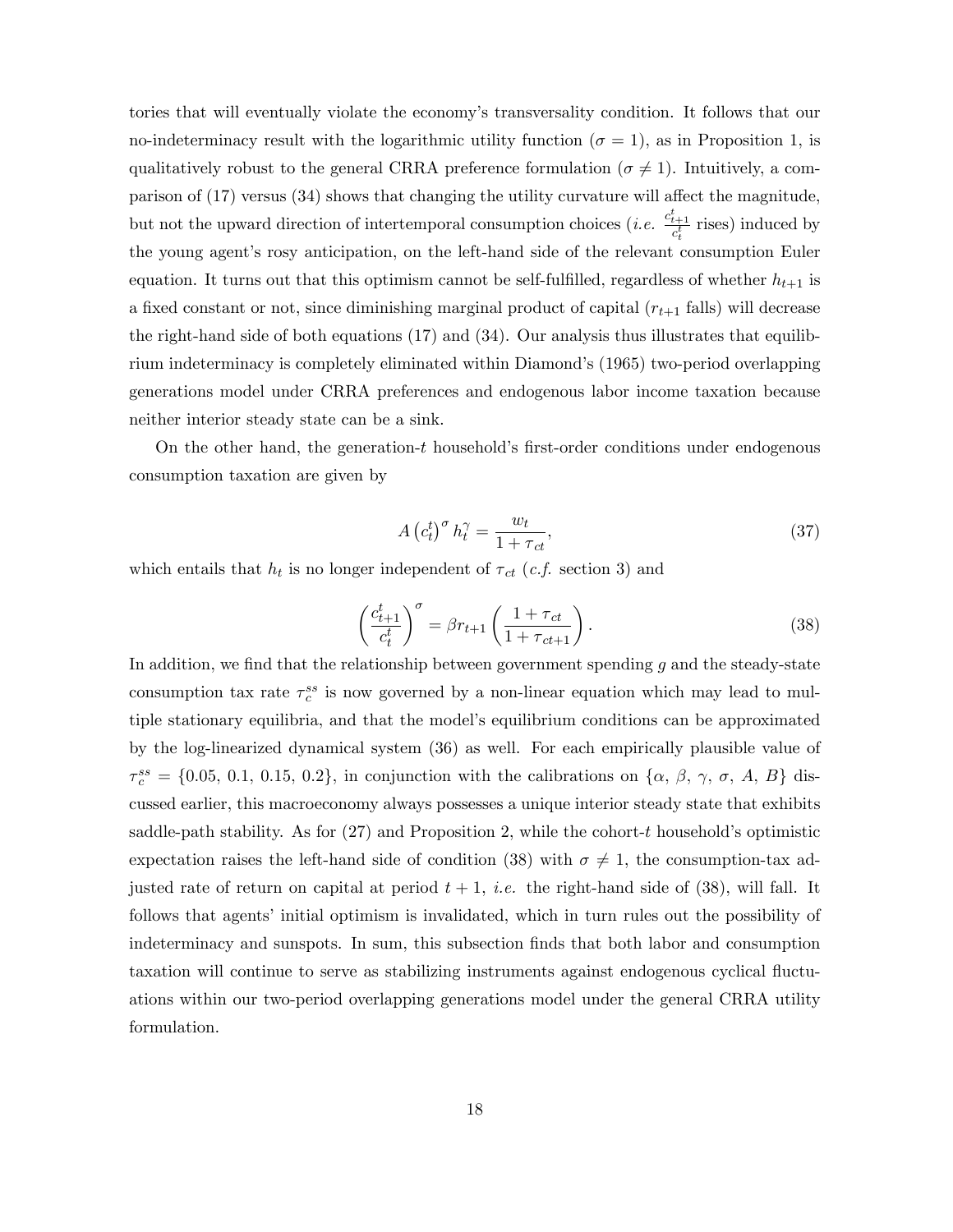### 4.3 No-Income-Effect Preferences

This subsection incorporates a non-separable no-income-effect preference specification, as in Greenwood, Hercowitz and Huffman (GHH, 1988), into our model economy with overlapping two-period-lived agents and the constant-g balanced-budget policy rule. In particular, the  $\text{cohort-}t$  individual's utility function is postulated as

$$
u^{t} = \log\left(c_{t}^{t} - A \frac{h_{t}^{1+\gamma}}{1+\gamma}\right) + \beta \log c_{t+1}^{t}, \quad A > 0, \quad \gamma \ge 0, \quad 0 < \beta < 1,\tag{39}
$$

and her first-order conditions under endogenous labor income taxation are

$$
Ah_t^{\gamma} = (1 - \tau_t) w_t,\tag{40}
$$

$$
\frac{c_{t+1}^t}{c_t^t - A_{\frac{1+\gamma}{1+\gamma}}^{h_t^{1+\gamma}}} = \beta r_{t+1}.
$$
\n(41)

Since  $c_t^t$  is missing in equation (40), there is no income effect associated with the household's labor supply decision. It follows that the income elasticity of intertemporal substitution in hours worked (or leisure) is zero.

Next, it is straightforward to show that this economy's equilibrium conditions are characterized by the following pair of (one dynamic and one static) equations:

$$
k_{t+1} = \frac{\beta \gamma A}{(1+\beta)(1+\gamma)} \left[ \frac{(1-\alpha)B(1-\tau_t)}{A} \right]^{\frac{1+\gamma}{\alpha+\gamma}} k_t^{\frac{\alpha(1+\gamma)}{\alpha+\gamma}}, \quad k_1 > 0 \text{ given}; \tag{42}
$$

and

$$
g = \tau_t \left(\frac{1 - \tau_t}{A}\right)^{\frac{1 - \alpha}{\alpha + \gamma}} [(1 - \alpha)B]^{\frac{1 + \gamma}{\alpha + \gamma}} k_t^{\frac{\alpha(1 + \gamma)}{\alpha + \gamma}},\tag{43}
$$

which can be used to express the labor tax rate  $\tau_t$  as an implicit function of  $k_t$  and model parameters, given by  $\tau_t = f(k_t; \alpha, \gamma, g, A, B)$ . We then substitute  $f(\cdot)$  into (42) to obtain the scalar difference equation in capital  $k_{t+1} = \Phi(k_t)$  that cannot be explicitly written out either. Notice that when the young individual's labor hours are infinitely elastic  $(\gamma = 0)$ , equation (42) becomes degenerate with  $k_{t+1} = 0$ . Therefore, our subsequent numerical experiments will consider other parameterizations that generate two positive steady states.

Under identical calibrated values of  $\alpha$ ,  $\beta$ ,  $\gamma = \{0.25, 15\}$ , A and B as those in section 4.2, together with  $\tau_L^{ss} = \{0.1, 0.2, 0.3, 0.4\}$  that yield the resulting levels of tax revenue g, we find that the low-tax (high-capital) stationary state is always asymptotically stable in that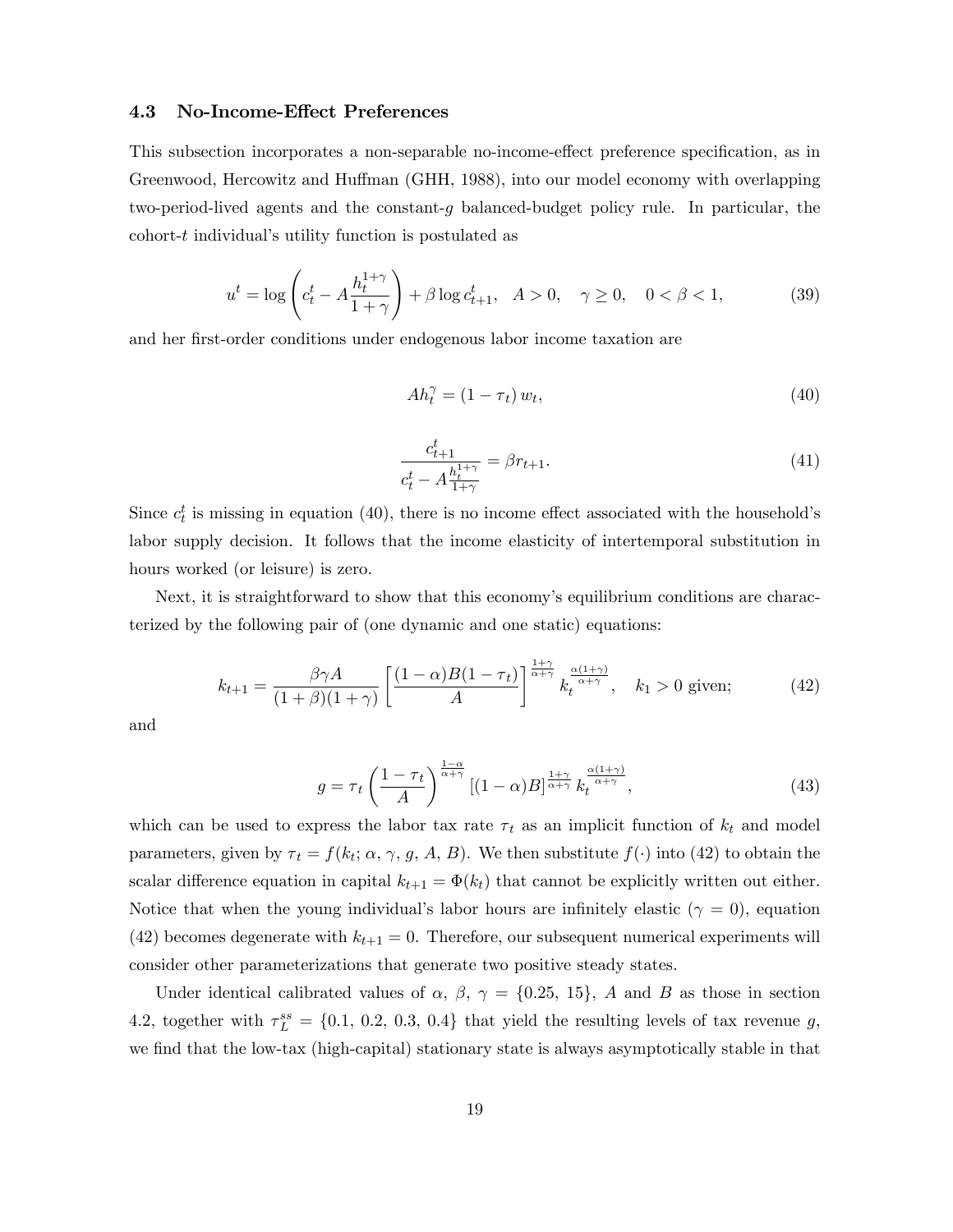$|\Phi'(k_H^{ss})|$  < 1, and that the high-tax (low-capital) steady state is either asymptotically stable or asymptotically unstable with  $|\Phi'(k_L^{ss})| > 1$ . It follows that per Proposition 1, indeterminate dynamic trajectories will not arise within the vicinity of either interior stationary equilibrium. Upon an optimistic expectation about the economy's future, the cohort- $t$  agent will consume less ( $c_t^t$  falls) and save more ( $k_{t+1}$  rises) today. Due to the lack of income effect, as seen in  $(40)$ ,  $h_t$  remains unchanged in response to the lower period-t consumption. In addition, a higher  $k_{t+1}$  leads to (i) an increase in  $h_{t+1}$  for the generation- $(t+1)$  household, via firms' labor demand function, which in turn raises the aggregate output  $y_{t+1}$  as well as the old individual's consumption  $c_{t+1}^t$ ; and (ii) a decrease in the real interest rate  $r_{t+1}$  because of diminishing marginal product of capital. As a result, these belief-driven effects altogether will render the equality of the consumption Euler equation (41) impossible to hold, hence agents initial optimism cannot be justified as a self-fulfilling equilibrium.

On the other hand, the generation- $t$  household's first-order conditions under endogenous consumption taxation are given by

$$
Ah_t^{\gamma} = \frac{w_t}{1 + \tau_{ct}},\tag{44}
$$

which illustrates the absence of income effect on her labor supply decision, as  $c_t^t$  is missing; and

$$
\frac{c_{t+1}^t}{c_t^t - A_{\frac{1+\gamma}{1+\gamma}}^{\frac{1+\gamma}{1+\gamma}}} = \beta r_{t+1} \left( \frac{1+\tau_{ct}}{1+\tau_{ct+1}} \right). \tag{45}
$$

In this case, the two (one dynamic and one static) equations that characterize the economyís equilibrium conditions are

$$
k_{t+1} = \frac{\beta \gamma (1 - \alpha)}{(1 + \beta)(1 + \gamma)} \left[ \frac{(1 - \alpha)B}{A(1 + \tau_{ct})} \right]^{\frac{1 - \alpha}{\alpha + \gamma}} k_t^{\frac{\alpha (1 + \gamma)}{\alpha + \gamma}}, \quad k_1 > 0 \text{ given}, \tag{46}
$$

which will collapse to  $k_{t+1} = 0$  when labor hours are indivisible with  $\gamma = 0$ ; and

$$
g = \frac{\tau_{ct}}{1 + \tau_{ct}} \left\{ B^{\frac{1+\gamma}{\alpha+\gamma}} \left[ \frac{1-\alpha}{A(1+\tau_{ct})} \right]^{\frac{1-\alpha}{\alpha+\gamma}} k_t^{\frac{\alpha(1+\gamma)}{\alpha+\gamma}} - k_{t+1} \right\},\tag{47}
$$

where the consumption tax rate  $\tau_{ct}$  can then be implicitly expressed as a function of  $k_t$ ,  $k_{t+1}$ and model parameters:  $\tau_{ct} = z(k_t, k_{t+1}; \alpha, \gamma, g, A, B)$ . Substituting  $z(\cdot)$  into (46) results in the equilibrium difference equation  $k_{t+1} = \Psi(k_t)$  that may possess multiple stationary equilibria.

Given  $\tau_c^{ss} = \{0.05, 0.1, 0.15, 0.2\}$  along with the same calibrated values of  $\alpha$ ,  $\beta$ ,  $\gamma = \{0.25,$  $15$ , A and B as those in the proceeding analyses, there exists a second stationary state whose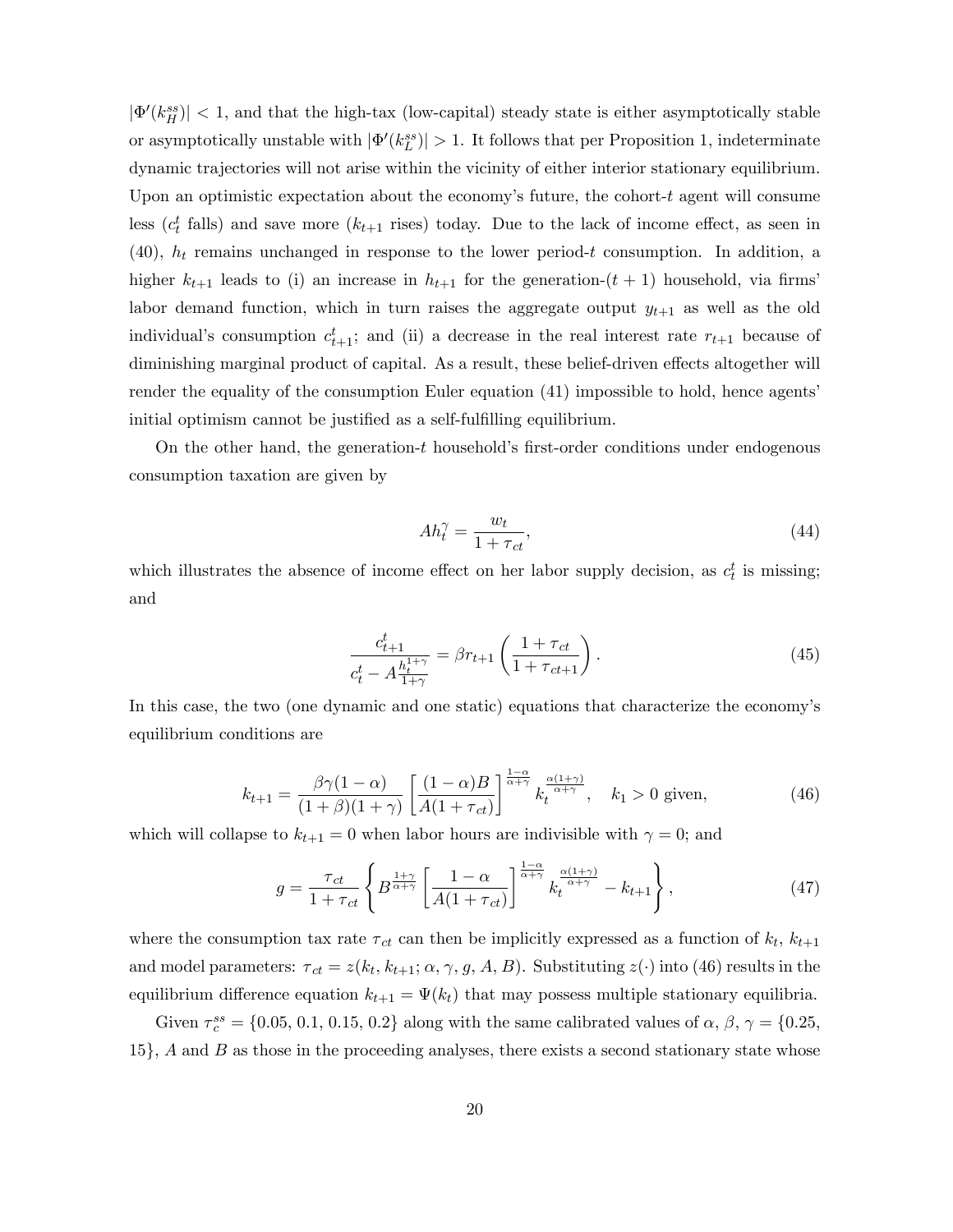consumption tax rate turns out to be higher than 100%. Since  $\tau_c^{ss} > 1$  cannot be regarded as empirically plausible, this case will be abstracted from our quantitative simulations. For all the empirically realistic parametric configurations under consideration, we find that the resulting unique interior steady state is asymptotically stable, around which indeterminacy and sunspots do not occur. Upon the expectation of a decrease in the future consumption tax rate  $\tau_{ct+1}$ , the cohort-t individual will (i) consume less while keeping her labor supply unaltered today, and (ii) raise her consumption expenditures and capital stock for the next period. It follows that the left-hand side of equation (45) rises, whereas the corresponding right-hand side falls because the decline in the before-tax capital rental rate  $r_{t+1}$  is quantitatively stronger than that in the period- $(t+1)$  consumption tax rate. In sum, this subsection shows that under the GHH formulation of non-separable preferences, our two-period overlapping generations model will always display local determinacy and equilibrium uniqueness, regardless of whether a constant level of public spending is Önanced by endogenous labor or consumption taxation.

## 5 Conclusion

In the context of a stylized two-period overlapping generations model, this paper examines the aggregate (in)stability effects of a balanced-budget rule whereby constant government purchases are financed by endogenous taxation on agents' labor income or consumption expenditures. The resulting policy implications turn out to be quite different from those of Schmitt-Grohé and Uribe (1997, section II) and Giannitsarou (2007, section 1) for the corresponding representative-agent macroeconomy. Under the same baseline preference and technological formulations as in previous RBC-based studies, our OLG economy will always exhibit local determinacy and equilibrium uniqueness, which in turn implies that both labor and consumption taxes are stabilizing instruments against belief-driven cyclical fluctuations. By contrast, a standard one-sector real business cycle model may display indeterminacy and sunspots when the pre-specified fixed level of public spending is financed by countercyclical labor income taxation. In addition, our no-indeterminacy result and associated dynamic equivalence between endogenously determined labor versus consumption taxes are found to remain qualitatively robust with respect to various modifications in the household-utility or firm-production configurations.

This paper can be extended in several directions. In particular, it would be worthwhile to incorporate additional features that have been shown to influence equilibrium (in)determinacy within intertemporal macroeconomic models, such as a two-period overlapping generations economy without first-period consumption  $\dot{a}$  la Reichlin (1986), endogenous taxation on the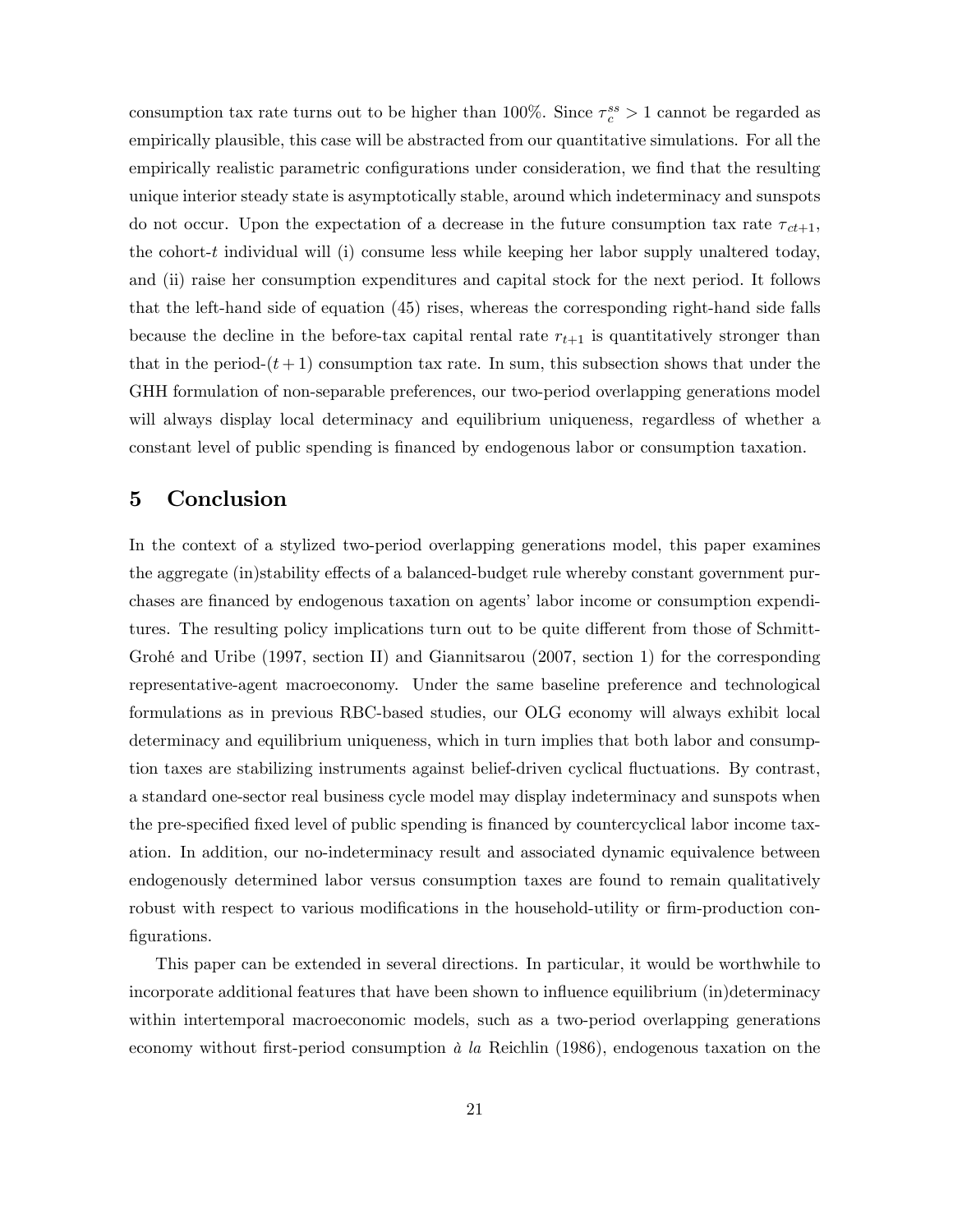household's capital or total income  $\dot{a}$  la Schmitt-Grohé and Uribe (1997, section III) and Giannitsarou (2007, section 3), progressive income taxation  $\dot{a}$  la Guo and Lansing (1998), and a general constant-elasticity-of-substitution production technology  $\dot{a}$  la Guo and Lansing (2009), among others. These possible extensions will enhance our understanding of how model setup and/or fiscal policy rules govern the parametric region(s) of local (in)determinacy in a prototypical two-period overlapping generations macroeconomy. We plan to pursue these research projects in the near future.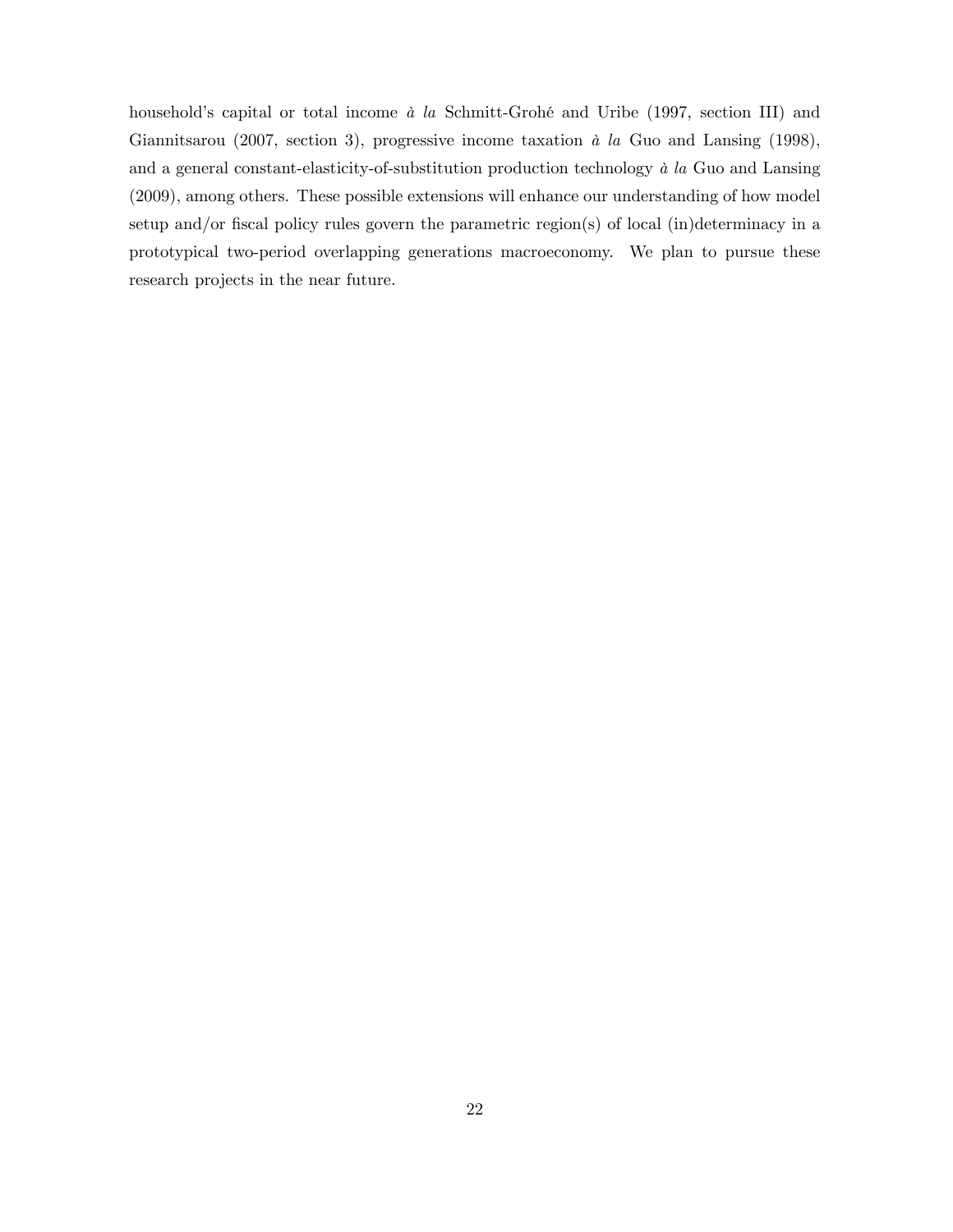## References

- [1] Altonji, J.G. (1986), "Intertemporal Substitution in Labor Supply: Evidence from Micro Data," Journal of Political Economy 94, S176-S215.
- [2] Atkinson, A.B. and J.E. Stiglitz (1980), Lectures on Public Economics, New York: McGraw-Hill Book Company.
- [3] Benhabib, J. and R.E.A. Farmer (1999), "Indeterminacy and Sunspots in Macroeconomics," in J. Taylor and M. Woodford, eds., Handbook of Macroeconomics, Amsterdam: North Holland, 387-448.
- [4] Diamond, P.A. (1965), "National Debt in a Neoclassical Growth Model," American Economic Review 55, 1126-1150.
- [5] Giannitsarou, C. (2007), "Balanced Budget Rules and Aggregate Instability: the Role of Consumption Taxes," Economic Journal 117, 1423-1435.
- [6] Greenwood, J., Z. Hercowitz and G. Huffman (1988), "Investment, Capacity Utilization and the Real Business Cycle," American Economic Review 78, 402-417.
- [7] Gruber, J. (2006), "A Tax-Based Estimate of the Elasticity of Intertemporal Substitution," NBER Working Paper 11945.
- [8] Guo, J.-T., and K.J. Lansing (1998), "Indeterminacy and Stabilization Policy," *Journal* of Economic Theory 82, 481-490.
- [9] Guo, J.-T., and K.J. Lansing  $(2009)$ , "Capital-Labor Substitution and Equilibrium Indeterminacy," Journal of Economic Dynamics  $\mathcal C$  Control 33, 1991-2000.
- [10] Hansen, G.D. (1985), "Indivisible Labor and the Business Cycle," *Journal of Monetary* Economics 16, 309-327.
- [11] King, R.G., C.I. Plosser and S.T. Rebelo (1988), "Growth and Business Cycles I. The Basic Neoclassical Model," Journal of Monetary Economics 21, 195-232.
- [12] Mulligan, C. (2002), "Capital, Interest, and Aggregate Intertemporal Substitution," NBER Working Paper 9373.
- [13] Reichlin, P. (1986), "Equilibrium Cycles in an Overlapping Generations Economy with Production," Journal of Economic Theory 40, 89–102.
- [14] Renström, T.I. (1997), "Endogenous Taxation in a Dynamic Economy," Ph.D. Dissertation, University of Oxford.
- [15] Rogerson, R. (1988), "Indivisible Labor, Lotteries, and Equilibrium," *Journal of Mone*tary Economics 21, 3-16.
- [16] Salanie, B. (2003), The Economics of Taxation, Cambridge: MIT Press.
- [17] Schmitt-Grohé, S. and M. Uribe (1997), "Balanced-Budget Rules, Distortionary Taxes and Aggregate Instability," Journal of Political Economy 105, 976-1000.
- [18] Vissing-Jørgensen, A. and O.P. Attanasio (2003), "Stock-Market Participation, Intertemporal Substitution, and Risk-Aversion," American Economic Review Papers and Proceedings 93, 383-391.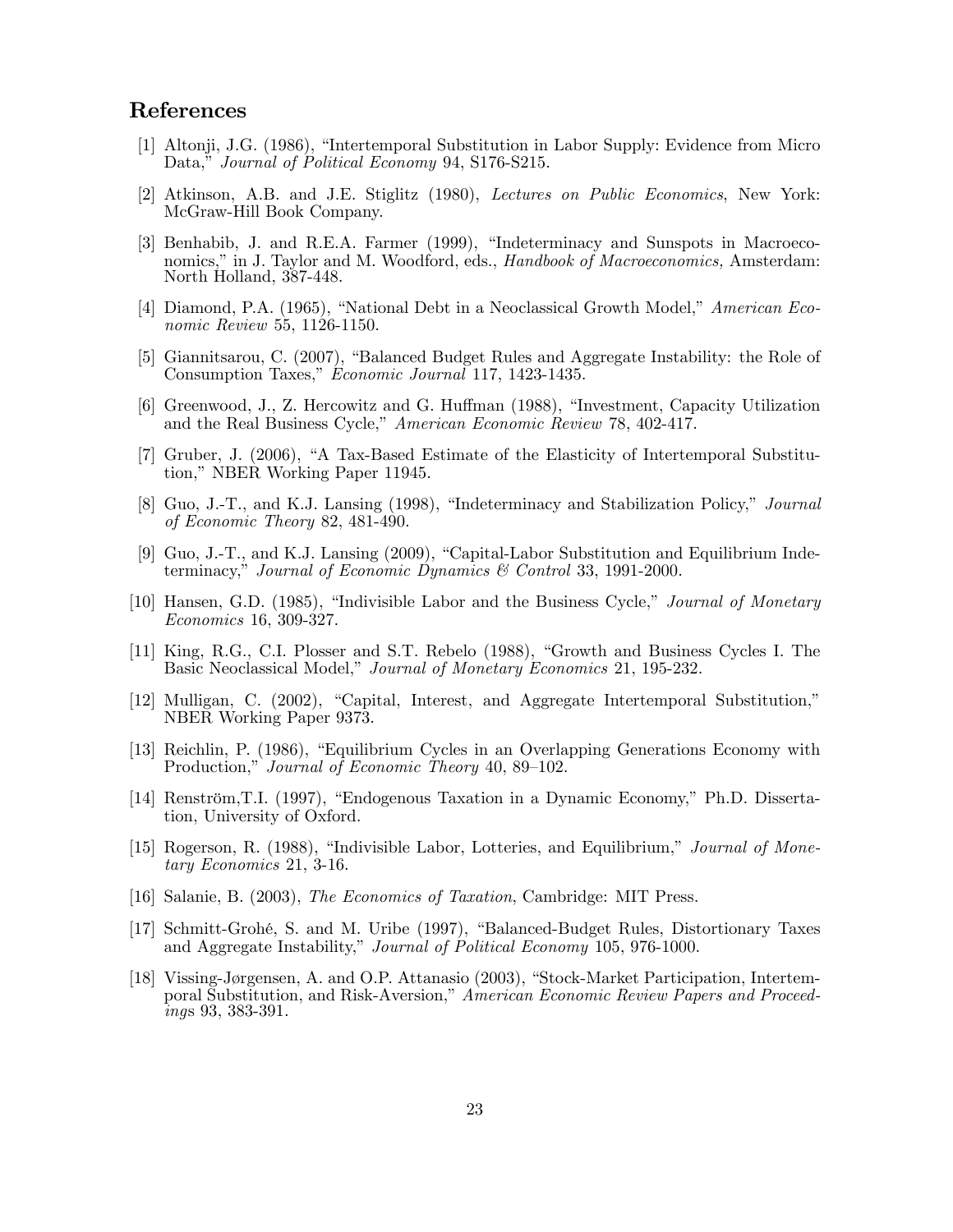

Figure 1. Steady-State Laffer Curve of the Benchmark Economy



Figure 2. Phase Diagram under Endogenous Labor Taxation